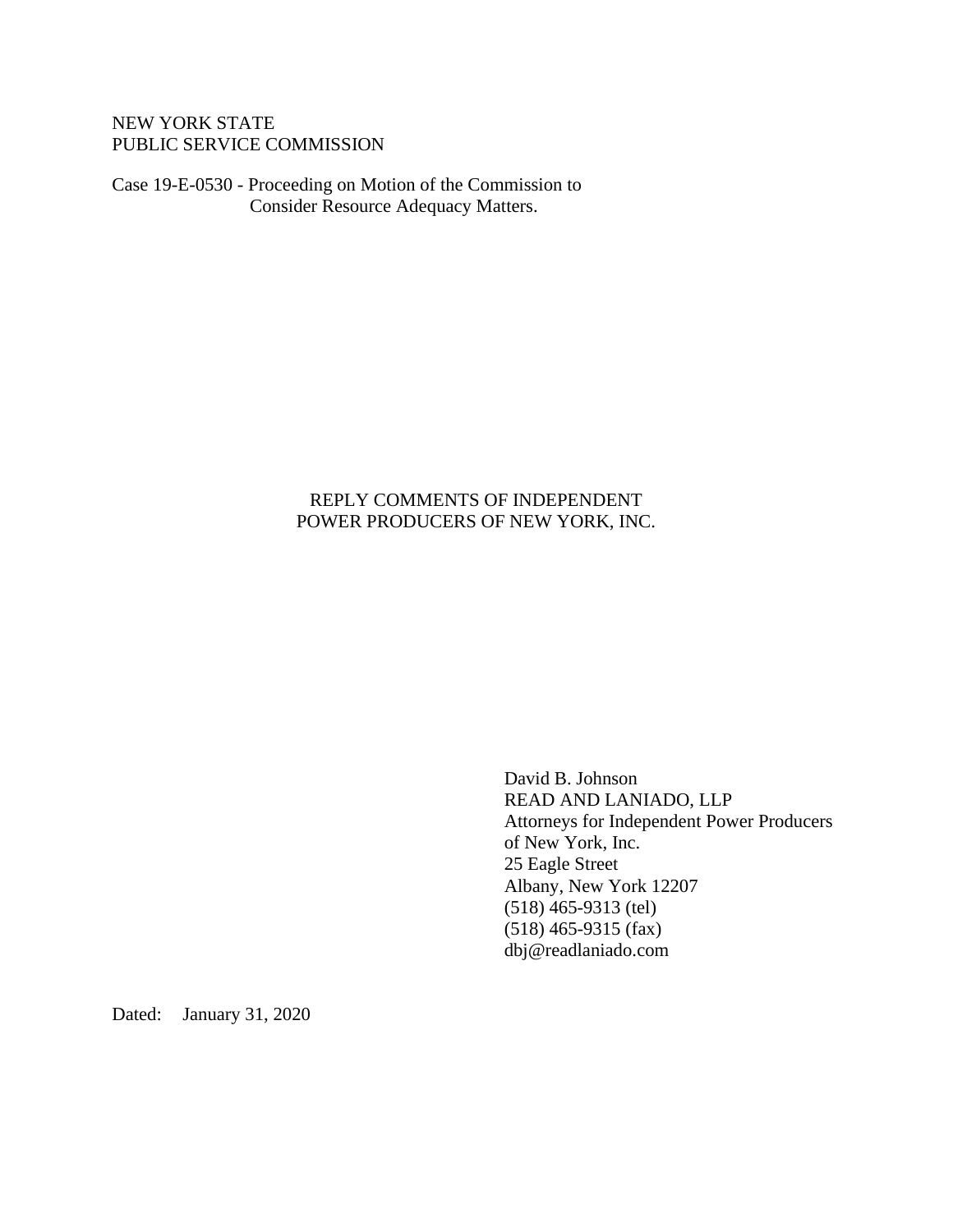### NEW YORK STATE PUBLIC SERVICE COMMISSION

Case 19-E-0530 - Proceeding on Motion of the Commission to Consider Resource Adequacy Matters.

#### REPLY COMMENTS OF INDEPENDENT POWER PRODUCERS OF NEW YORK, INC.

Pursuant to the Secretary's notice extending the deadline to file reply comments in the above-captioned case, Independent Power Producers of New York, Inc. ("IPPNY") hereby offers its reply comments to certain initial comments that were made in response to the New York State Public Service Commission's ("Commission") August 8, 2019 order initiating this proceeding to consider whether there are issues inherent in the New York Independent System Operator, Inc.'s ("NYISO") installed capacity ("ICAP") market structure that could impede the achievement of the State's clean energy mandates.<sup>1</sup> IPPNY, along with approximately 40 other parties, including independent entities and parties from every market sector, submitted initial comments on the Instituting Order on November 8, 2019. 2

Based on the initial comments submitted and subsequent developments, it has become more apparent that the Commission should immediately express its support for the NYISO's proposal to internalize the value of carbon dioxide ("carbon") emissions reductions in wholesale energy prices. In light of the Federal Energy Regulatory Commission's ("FERC") order issued last month directing PJM Interconnection, L.L.C. ("PJM") to significantly expand the scope of

<sup>1</sup> Case 19-E-0530, *Proceeding on Motion of the Commission to Consider Resource Adequacy Matters*, Order Instituting Proceeding and Soliciting Comments (Aug. 8, 2019) ("Instituting Order"). Case 19-E-0530, *supra*, Notice Extending Reply Comments Deadline (Dec. 20, 2019). All aspects of IPPNY's reply comments do not necessarily represent the position of its individual members.

<sup>2</sup> Case 19-E-0530, *supra*, Comments of Independent Power Producers of New York, Inc. (Nov. 8, 2019) ("IPPNY Initial Comments").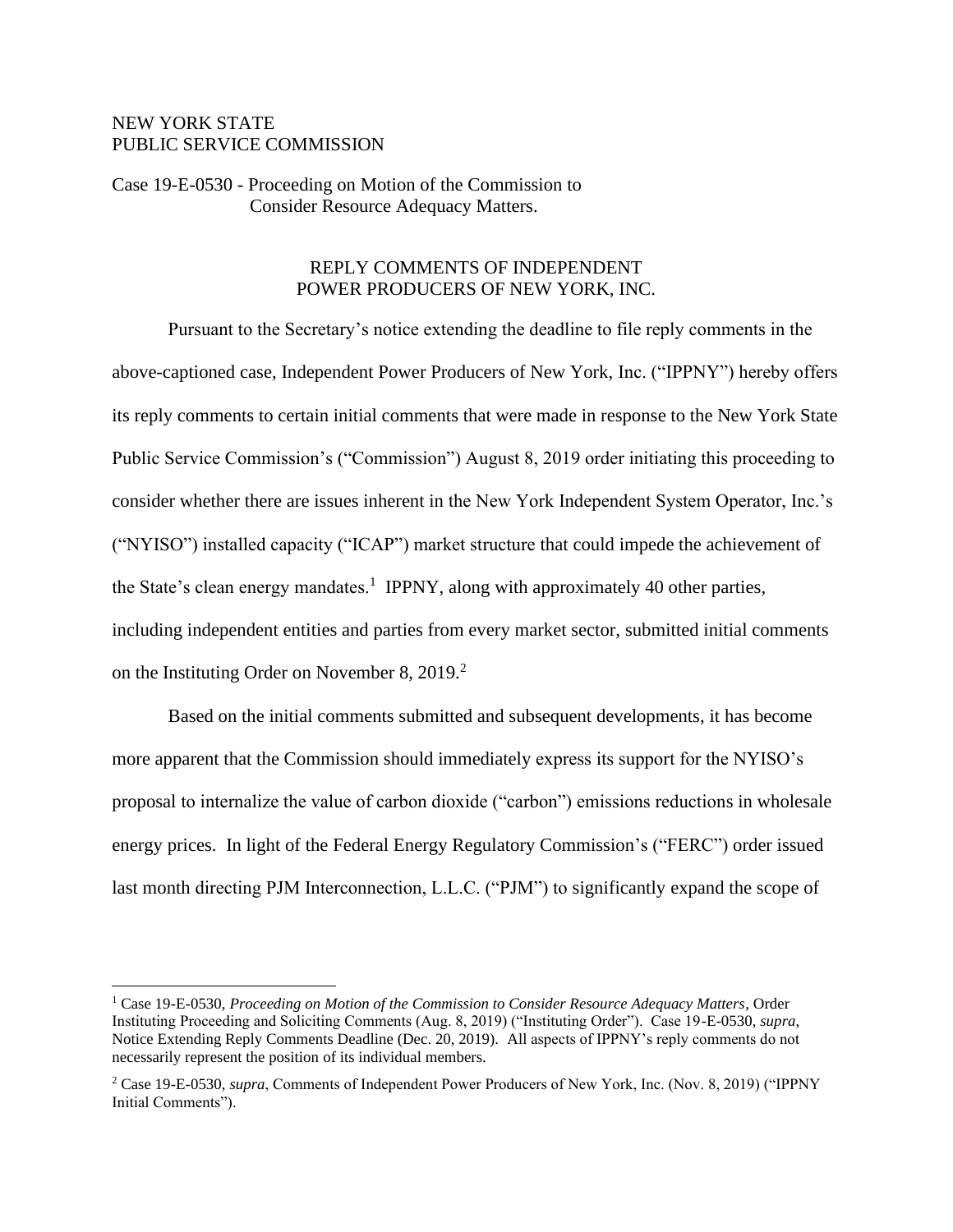its Minimum Offer Price Rule ("MOPR"), 3 it is now more likely that the application of the NYISO's FERC-approved buyer-side market power mitigation measures ("BSM Measures") will be extended to both new and existing resources receiving out-of-market support in the entire State, such as nuclear, hydro, solar and wind. In its Initial Comments, IPPNY urged the Commission to support the NYISO's carbon pricing proposal because it is the quickest, most efficient and most cost effective way to incent the competitive development of clean energy resources to achieve the State's clean energy mandates while limiting application of mitigation under the BSM Measures.<sup>4</sup> As demonstrated in the initial comments submitted in this case, the carbon pricing proposal is broadly supported by a diverse set of stakeholders.<sup>5</sup>

Second, the NYISO and nearly all other commenters advocated that potential changes to the NYISO's resource adequacy structures to achieve the State's clean energy mandates should be addressed collaboratively through the NYISO's stakeholder process. IPPNY agrees. Both the NYISO and its Market Monitoring Unit ("MMU") have proposed market rule changes in addition to the carbon pricing proposal that, if approved by FERC, would allow some clean energy resources entering the market to receive exemptions under the NYISO's BSM Measures.<sup>6</sup> Other proposals were offered by the commenters in this proceeding. All proposals should be considered in the NYISO's stakeholder process, in coordination with system modeling revisions developed by the New York State Reliability Council ("NYSRC"), to ensure technical analyses

<sup>3</sup> *Calpine Corporation v. PJM Interconnection, L.L.C.*, 169 FERC ¶ 61,239 at P 7–9 (2019) ("December 2019 Order").

<sup>4</sup> IPPNY Initial Comments at 11–12.

<sup>5</sup> *See* Point I, *infra.*

<sup>6</sup> Lorenzo Seirup, *Comprehensive Mitigation Review: Revisions to Part A Exemption Test for Public Policy Resources*, NYISO Installed Capacity Working Group (Jan. 13, 2020), https://www.nyiso.com/documents/20142/10252714/CMR%20Part%20A%20Rev%2001132020.pdf/4f901c4f-58a4-35e4-ef3c-c97b03bd71b0 at 5 ("ICAPWG Mitigation Review").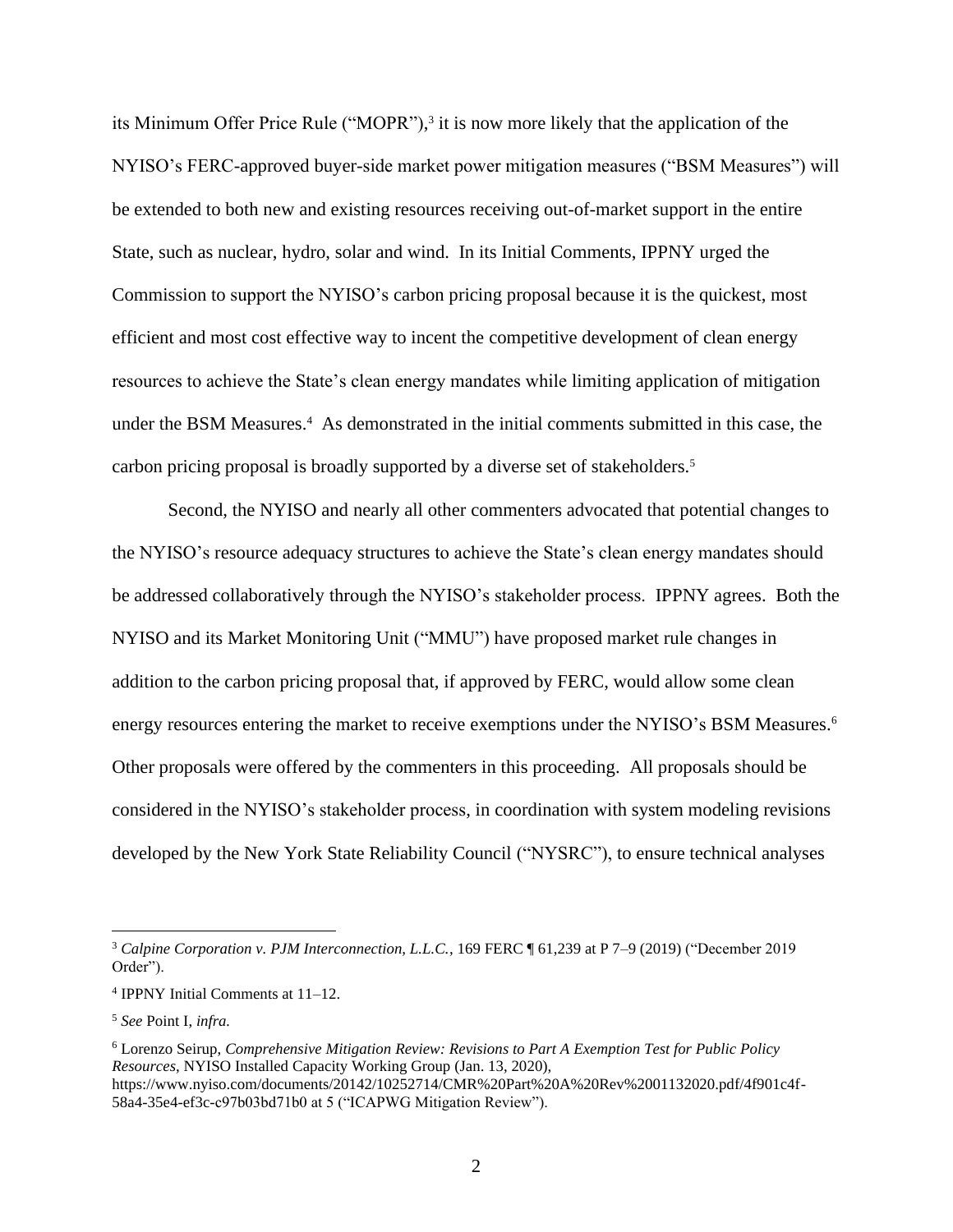can be completed and reviewed. This will allow the proposals to be fully vetted by all stakeholders in an organized, comprehensive and efficient manner together with other changes to the NYISO's energy, ancillary services and capacity markets to ensure reliability is maintained over the next 20 years as electric markets become carbon-free. As a number of parties noted in their initial comments, the Climate Leadership and Community Protection Act's ("CLCPA") mandates are aggressive and investors will require certainty to continue to invest their capital, and participate, in New York's markets. Attempts to change New York's resource adequacy structure unilaterally would likely entail significant litigation, delaying achievement of New York's clean energy mandates, and may well jeopardize electric system reliability.<sup>7</sup>

# **I. THE COMMISSION SHOULD IMMEDIATELY EXPRESS SUPPORT FOR THE NYISO'S CARBON PRICING PROPOSAL**

The Commission initiated this case to address concerns that resources receiving State support may not be counted as ICAP resources because they will be subject to offer floor mitigation review under the BSM Measures, they may have an offer floor applied to them and they may not clear their ICAP in the market. 8 Parties advancing these claims assert consumers would be forced to pay twice for capacity.<sup>9</sup> Subsequent to parties filing initial comments in this case, FERC issued an order that is likely to have implications with respect to New York's BSM Measures. On December 19, 2019, FERC issued the December 2019 Order directing PJM to significantly expand the scope of its MOPR, the mechanism that serves the same functions generally as the NYISO's BSM Measures, to all resource types with grandfathering exemptions

<sup>7</sup> *See* Point II, *infra.*

<sup>8</sup> Instituting Order at 4.

<sup>9</sup> *See, e.g.*, Case 19-E-0530, *supra*, New York Power Authority Resource Adequacy Comments (Nov. 8, 2019) at 6 ("NYPA Comments").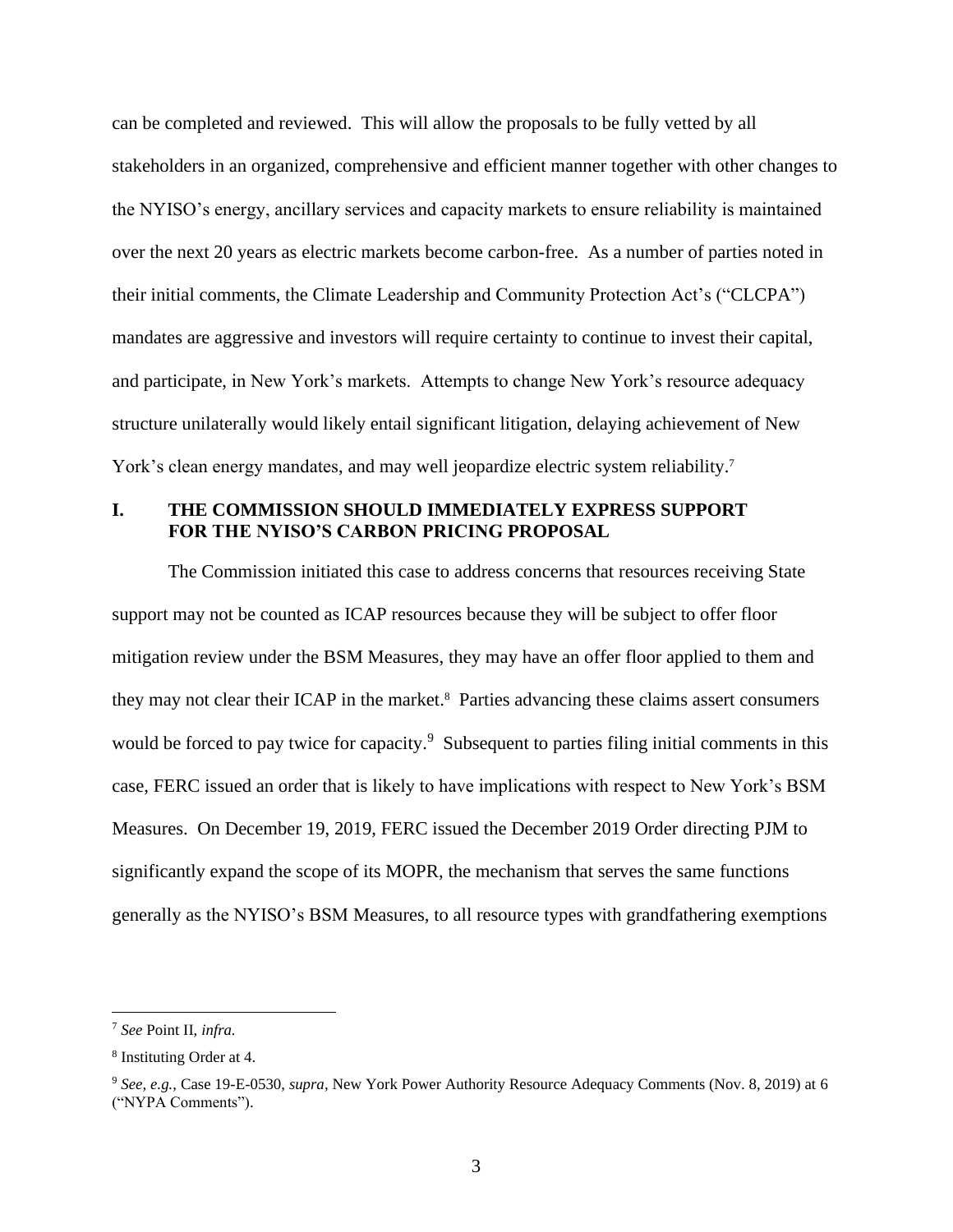for certain existing resources to address the price-distorting impact of resources receiving out-ofmarket support through state subsidies on PJM's ICAP market. 10

FERC's December 2019 Order is the culmination of a paper hearing process that began in June 2018, when FERC ruled that PJM's tariff was unjust and unreasonable because it fails to protect the wholesale capacity market against price distortions from state-sponsored out-ofmarket support for the entry and retention of uneconomic resources.<sup>11</sup> In its June 2018 Order, FERC preliminarily found that a replacement rate should expand the MOPR to cover out-ofmarket support for all new and existing resources receiving such support, with few to no exemptions.<sup>12</sup> FERC also identified a resource-specific Fixed Resource Requirement ("FRR") Alternative option as a possible method of accommodating resources that receive out-of-market support while protecting the integrity of the PJM capacity market for competitive resources and load. Nevertheless, FERC acknowledged there were a number of open issues that would need to be resolved and invited parties to provide comments on such issues.<sup>13</sup> FERC initiated a paper hearing to allow parties to comment and submit additional evidence regarding a replacement rate.<sup>14</sup>

Notably, in its Instituting Order, the Commission solicited comments on California's resource adequacy model and the resource-specific FRR Alternative option identified by FERC

<sup>12</sup> *Id*. at P 167.

<sup>13</sup> *Id.* at P 8.

<sup>14</sup> *Id.*

<sup>10</sup> December 2019 Order at P 37–42.

<sup>&</sup>lt;sup>11</sup> Calpine Corporation v. PJM Interconnection L.L.C., 163 FERC ¶ 61,236, at PP 150, 156 ("June 2018 Order") ("[O]ut-of-market payments by certain PJM states have reached a level sufficient to significantly impact the capacity market clearing prices and the integrity of the resulting price signals on which investors and consumers rely to guide the orderly entry and exit of capacity resources." FERC found "based on this record, [] the PJM Tariff allows resources receiving out-of-market support to significantly affect capacity prices in a manner that will cause unjust and unreasonable and unduly discriminatory rates in PJM regardless of the intent motivating the support.")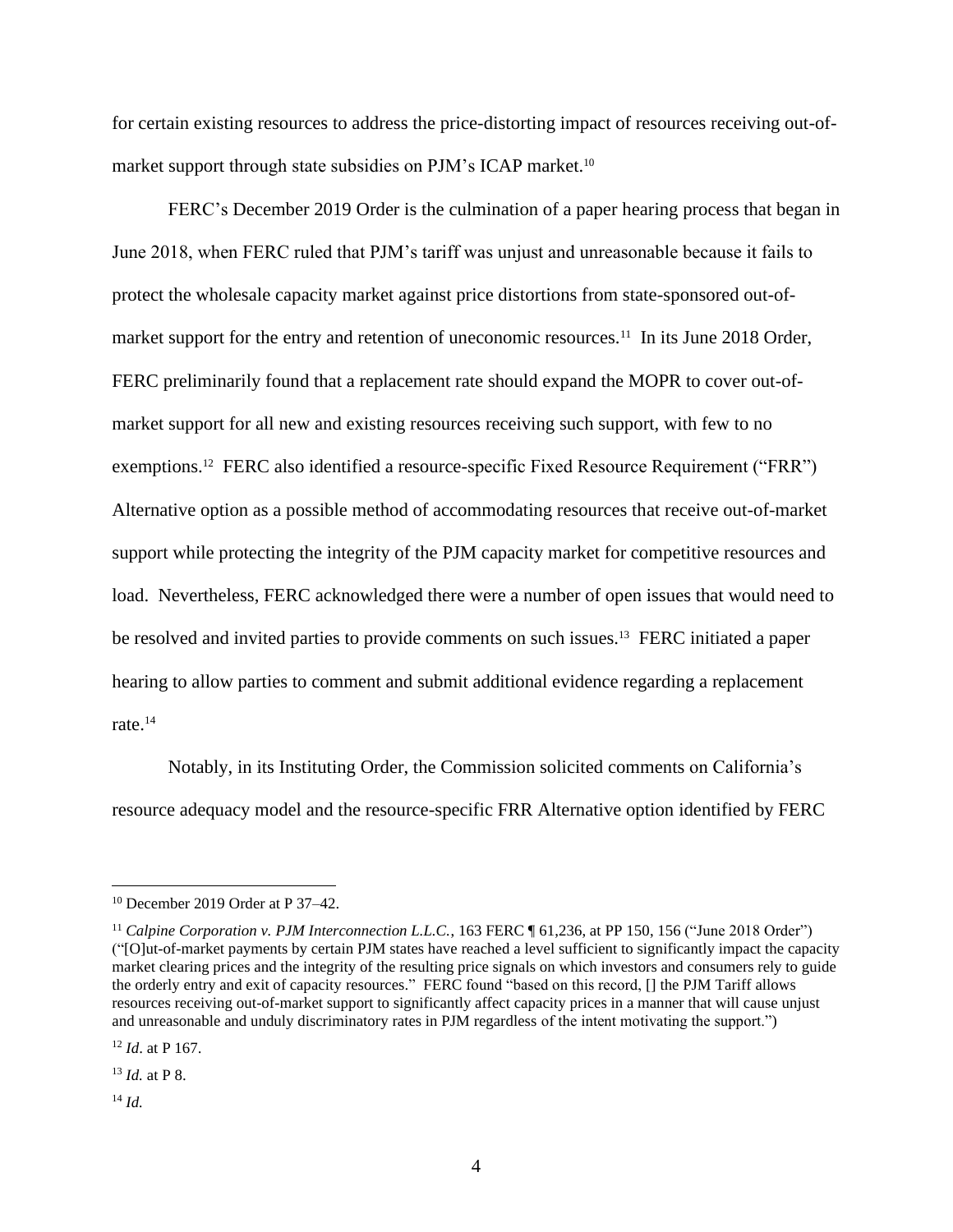in its June 2018 Order, which could provide for the removal of state-favored resources and a commensurate amount of load from the PJM capacity market and thus avoid application of the MOPR to these resources.<sup>15</sup> In its December 2019 Order, however, FERC rejected PJM's proposed resource-specific FRR Alternative option, finding its proposed "accommodation of state subsidy programs would have unacceptable market distorting impacts that would inhibit incentives for competitive investment in the PJM market over the long term."<sup>16</sup>

While FERC's holding concerning the FRR Alternative construct does not directly apply to the NYISO markets, it was widely acknowledged in the initial comments that changes to the NYISO's capacity market structure must be approved by FERC.<sup>17</sup> FERC's rejection of this construct in the December 2019 Order strongly suggests that FERC would not accept proposals by New York to take on a resource adequacy role by removing State-favored resources and associated load from the NYISO's ICAP market to avoid application of the BSM Measures. Thus, the Commission should reject Natural Resources Defense Council ("NRDC") et al.'s request<sup>18</sup> to remove resources and associated load from the NYISO's ICAP market and then require these load serving entities to meet resource adequacy requirements through Statemandated bilateral contracts, like California's resource adequacy model. Such action is not only unlikely to be accepted by FERC as a replacement to the NYISO's ICAP market, it is

<sup>&</sup>lt;sup>15</sup> Instituting Order at 11–12. Because the FRR Alternative was not fully developed and remained under review before FERC, many parties asserted it was premature to consider it in New York. Meanwhile, there was nearly universal agreement that New York should not "go down the California road," emphasizing that doing so would expose consumers to higher risks and potentially stranded costs and would cause the utilities to face higher capital rates. *See, e.g.,* Case 19-E-0530, *supra*, Initial Comments of the Joint Utilities on the Order Instituting Proceeding and Soliciting Comments (Nov. 8, 2019) at 32-36 ("Joint Utilities Comments"); Case 19-E-0530, *supra*, Initial Comments of Multiple Intervenors (Nov. 8, 2019) at 14 ("MI Initial Comments").

<sup>16</sup> December 2019 Order at P 6.

<sup>17</sup> *See* Point II, *infra.*

<sup>18</sup> Case 19-E-1530, *supra*, Comments of NRDC, Sustainable FERC Project, Sierra Club, New Yorkers for Clean Power, Environmental Advocates of New York and Vote Solar (Nov. 8, 2019) at 3 ("NRDC Comments").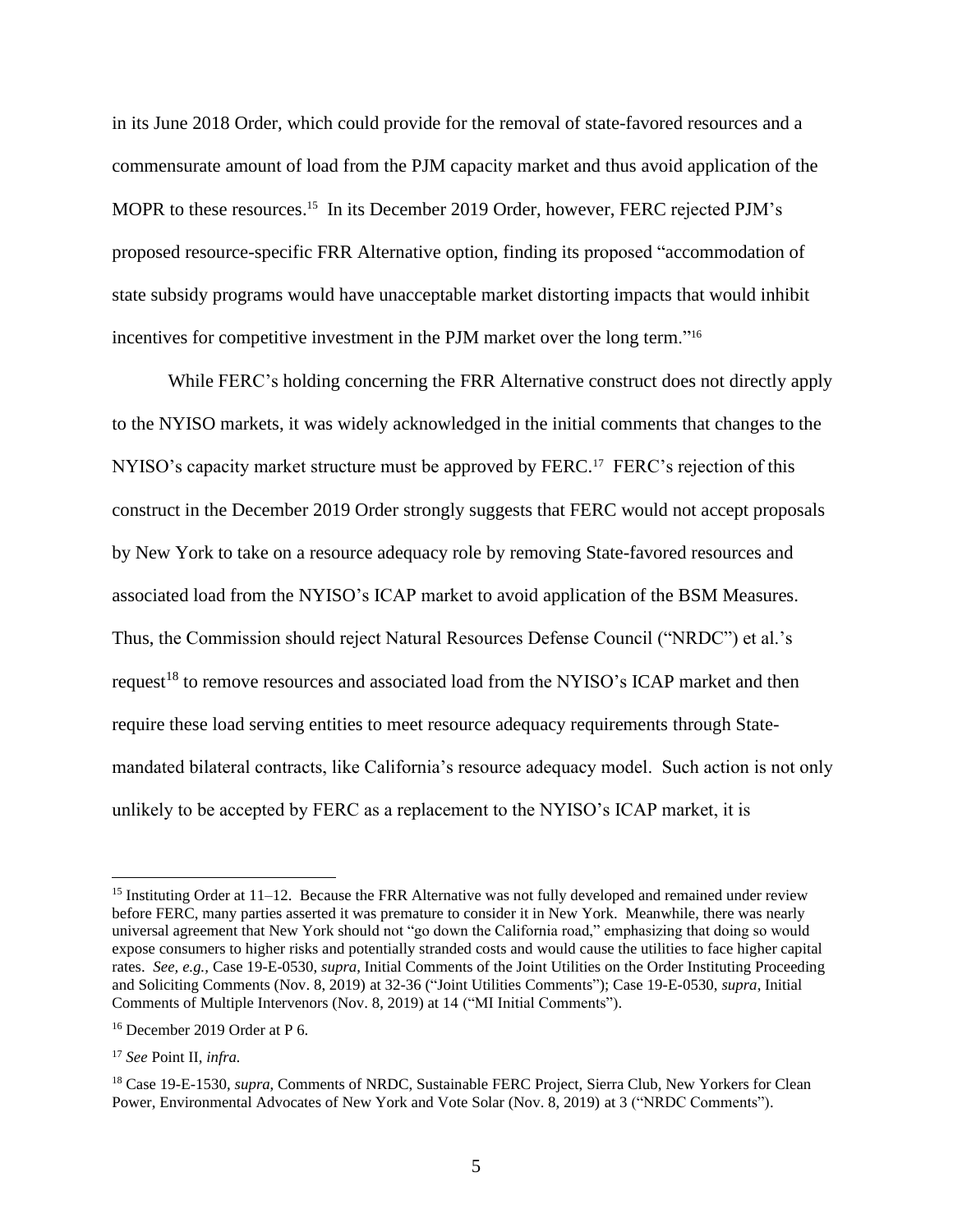unnecessary to achieve the State's clean energy goals because it would, 1) produce far less efficient outcomes, and 2) shift risks from merchant parties directly back onto consumers.<sup>19</sup> Further, as discussed below, attempting to replace the NYISO's resource adequacy structures would likely entail significant litigation, delaying achievement of such goals.

While parties in the initial comments universally agreed that changes to the existing wholesale market mechanisms are necessary because they are not designed to account for the attributes provided by certain resources to achieve the State's clean energy mandates, the Commission can take decisive action in the short term to begin resolving this problem by advising the NYISO it will support the carbon pricing proposal. As IPPNY demonstrated in its Initial Comments, the carbon pricing proposal is the most immediate and effective action the Commission can take to harmonize State environmental policy with the NYISO's wholesale market design. 20

This is especially true if the BSM Measures are expanded to all resource types as FERC did with respect to the MOPR in PJM's market.<sup>21</sup> As the Analysis Group established in its assessment of the potential impacts of implementing the NYISO's carbon pricing proposal, "[a] carbon pricing policy as proposed through the NYISO stakeholder process represents a fair and transparent, competitive, market-based mechanism to compensate resources based on generating

<sup>&</sup>lt;sup>19</sup> It is noteworthy that consumers would face these increased risks at the same time they are being required to pay higher rates to support incentive payments made to resources under the State's public policy programs.

 $20$  IPPNY Initial Comments at 11–12.

 $21$  The Commission should reject any arguments made that, under FERC's accepted definition of state subsidy in its December 2019 Order, incorporating a carbon price in the wholesale market would constitute a state subsidy and therefore would subject zero-emissions resources that benefit from the carbon price to mitigation under the BSM Measures. As parties demonstrated in their requests for clarification of the December 2019 Order, programs like the Regional Greenhouse Gas Initiative and the carbon pricing proposal impose costs on generators no different than any other environmental compliance costs. *See, e.g.*, FERC Docket No. EL16-49-002, Limited Request for Rehearing and Clarification of the Electric Power Supply Association and the PJM Providers Group (Jan. 21, 2020) at 13–16. It would be absurd to consider these costs as subsidies subject to mitigation merely because they have the incidental impact of providing additional revenues through higher energy clearing prices.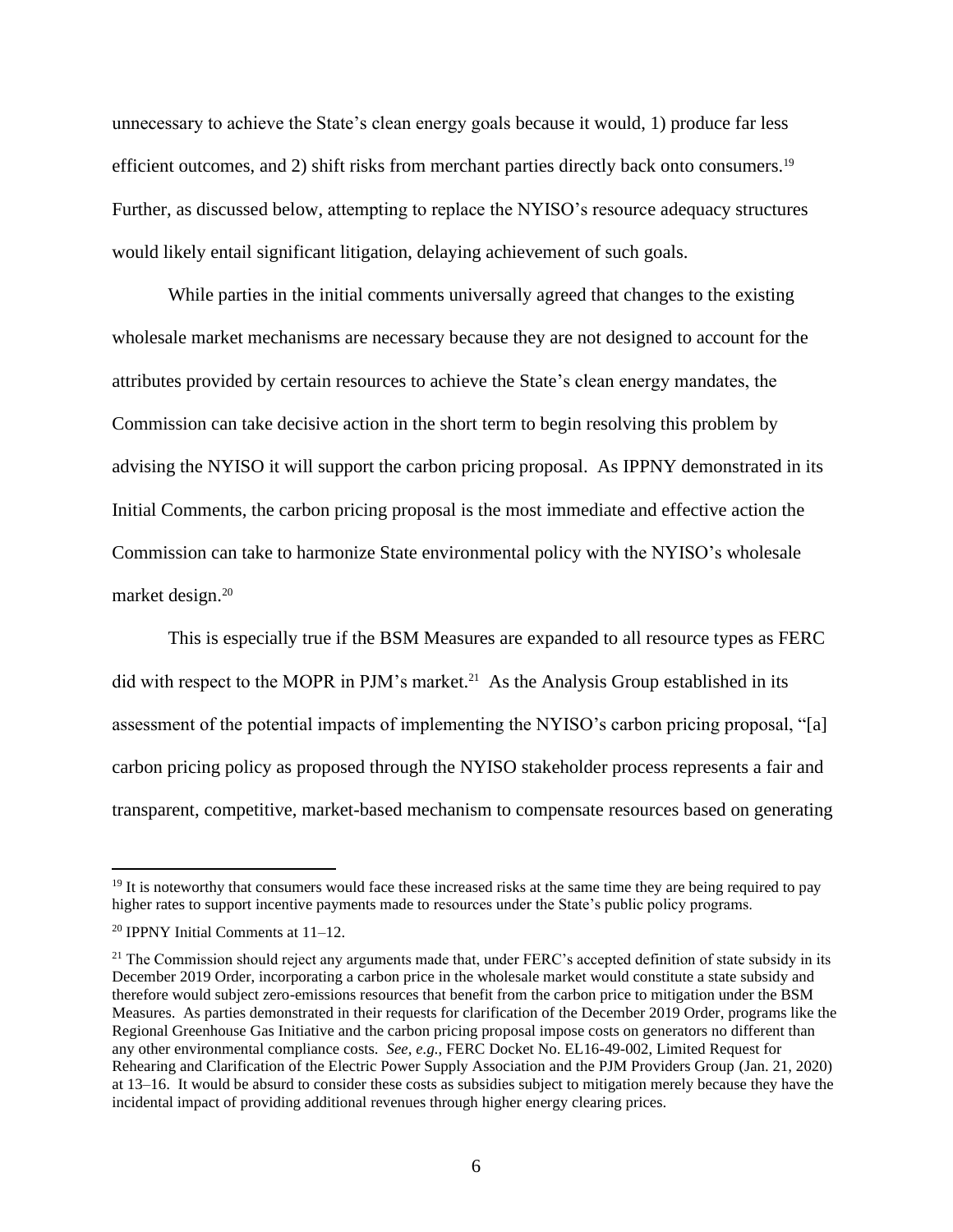resource attributes (*i.e.*, zero-emissions or renewable resource attributes). Administration of a carbon pricing mechanism would help to align state policy with the NYISO's competitive wholesale markets and reduce the potential for FERC to impose further BSM actions by guiding the development of new clean energy resources substantially through pricing in competitive wholesale markets."<sup>22</sup> Thus, depending upon the level of the cost of carbon included in the market clearing prices, the carbon pricing proposal may eliminate the need for out-of-market subsidies for most clean energy resources today, and with technological advancements over time, may entirely eliminate the need for such subsidies thereby reducing mitigation concerns under the BSM Measures. It would also help to send efficient price signals incenting the construction of new transmission that will undoubtedly be required to move large quantities of upstate carbonfree energy to downstate load centers.

Many commenters that addressed the carbon pricing proposal in their initial comments, representing a broad and diverse mix of interests, expressed their strong support for it. Several independent bodies recognized the benefits of the carbon pricing proposal. For example, the Institute for Policy Integrity stated that "[a] sector-specific carbon pricing policy, like the one developed by NYISO, could improve market efficiency in a way that provides technologyneutral support for progress toward the State's emissions-reduction goals."<sup>23</sup> Likewise, the MMU explained that "market reforms [like carbon pricing] would generally shift investment away from older inflexible inefficient fossil generation, which rely on capacity payments for the

<sup>22</sup> *See* Susan F. Tierney & Paul J. Hibbard, Analysis Group, Clean Energy in New York State: The Role and Economic Impacts of a Carbon Price in NYISO's Wholesale Electricity Markets 42–43 (2019); *see also id*. at 4–5 (concluding the carbon pricing proposal would provide many benefits, including "provid[ing] an economic basis for avoiding FERC action to mitigate New York's market and avoiding consumer costs impacts of such mitigation policies.").

<sup>23</sup> Case 19-E-0530, *supra*, Institute for Policy Integrity Comments on Resource Adequacy (Nov. 8, 2019) at 6.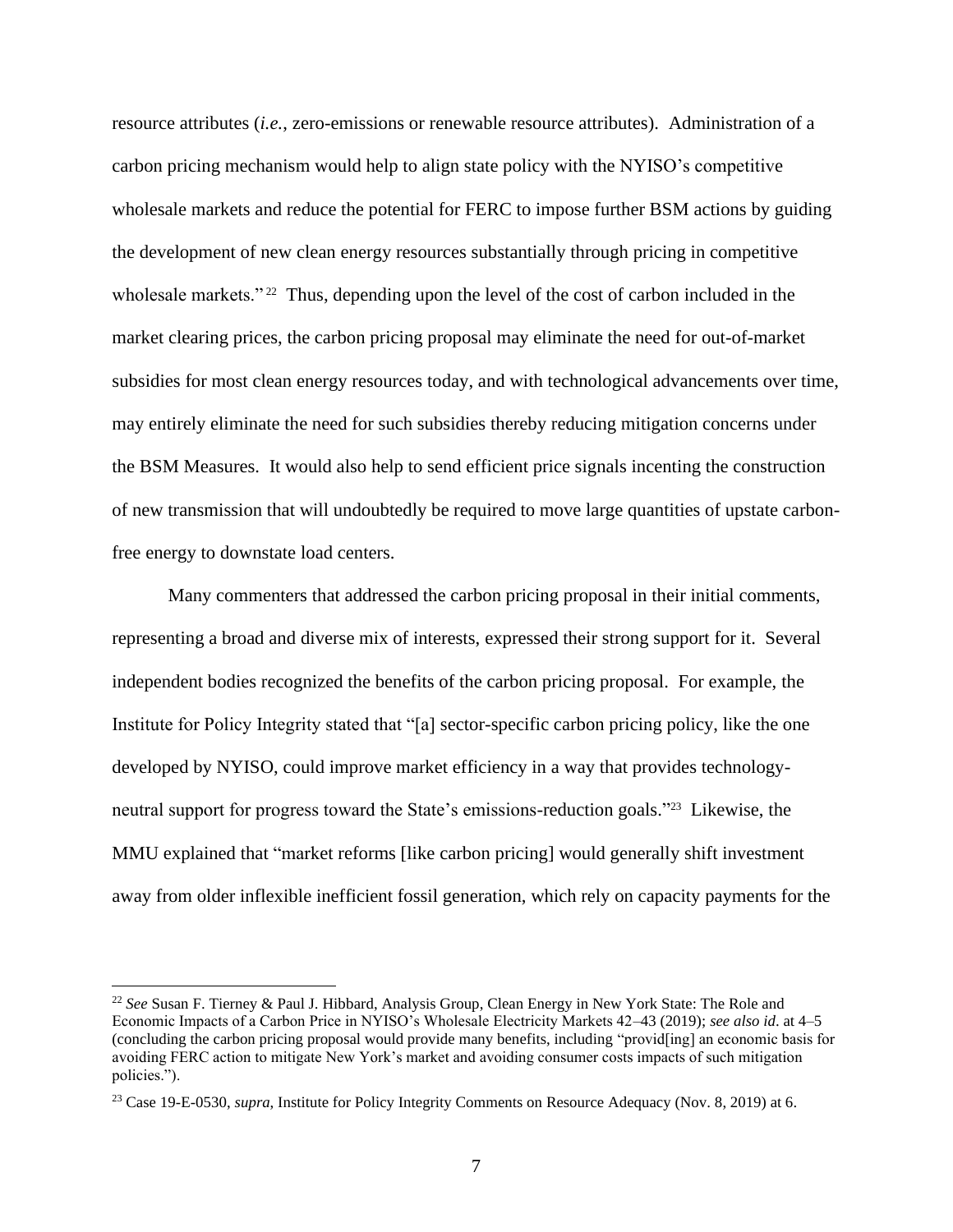vast majority of their revenue, towards newer, flexible efficient resources, which would help to better integrate the intermittent renewable generation."<sup>24</sup>

In addition, representatives from every market sector advocated for its immediate implementation. For example, Exelon demonstrated that, in the near term, carbon pricing would avoid the cost impact of expanded mitigation under the BSM Measures. <sup>25</sup> It calculated that the carbon pricing proposal would avoid consumer cost increases of \$1.35 billion per year initially and approximately \$600 million in 2025. 26 In light of these benefits, Exelon stated that "the [PSC] should direct New York generators to comply with state decarbonization goals by paying a carbon charge through the proposed NYISO carbon pricing mechanism and urge NYISO to move forward expeditiously to seek FERC approval of the proposed tariff language."<sup>27</sup>

In addition, the New York Association of Public Power urged the State to "actively support the NYISO's carbon pricing proposal in the wholesale energy market at FERC and work to implement it on just and reasonable terms."<sup>28</sup> Similarly, the Joint Utilities (Central Hudson Gas & Electric Corp.; Consolidated Edison Company of New York, Inc.; Niagara Mohawk Power Corporation d/b/a National Grid; New York State Electric & Gas Corp.; Orange & Rockland Utilities; and Rochester Gas and Electric Corporation) stated that to the extent "a cost of carbon would increase the E&AS revenue offsets for renewable and zero emission resources

<sup>24</sup> Case 19-E-0530, *supra*, Initial Comments of Potomac Economics, LTD. (Nov. 12, 2019) at 10–11 ("MMU Comments").

<sup>25</sup> Case 19-E-0530, *supra*, Comments of Exelon Corporation (Nov. 8, 2019) at 18–19.

<sup>26</sup> *Id*.

<sup>27</sup> *Id.* at 23–24.

<sup>28</sup> Case 19-E-0530, *supra*, Initial Comments of the New York Association of Public Power (Nov. 8, 2019) at 2 ("NYAPP Comments").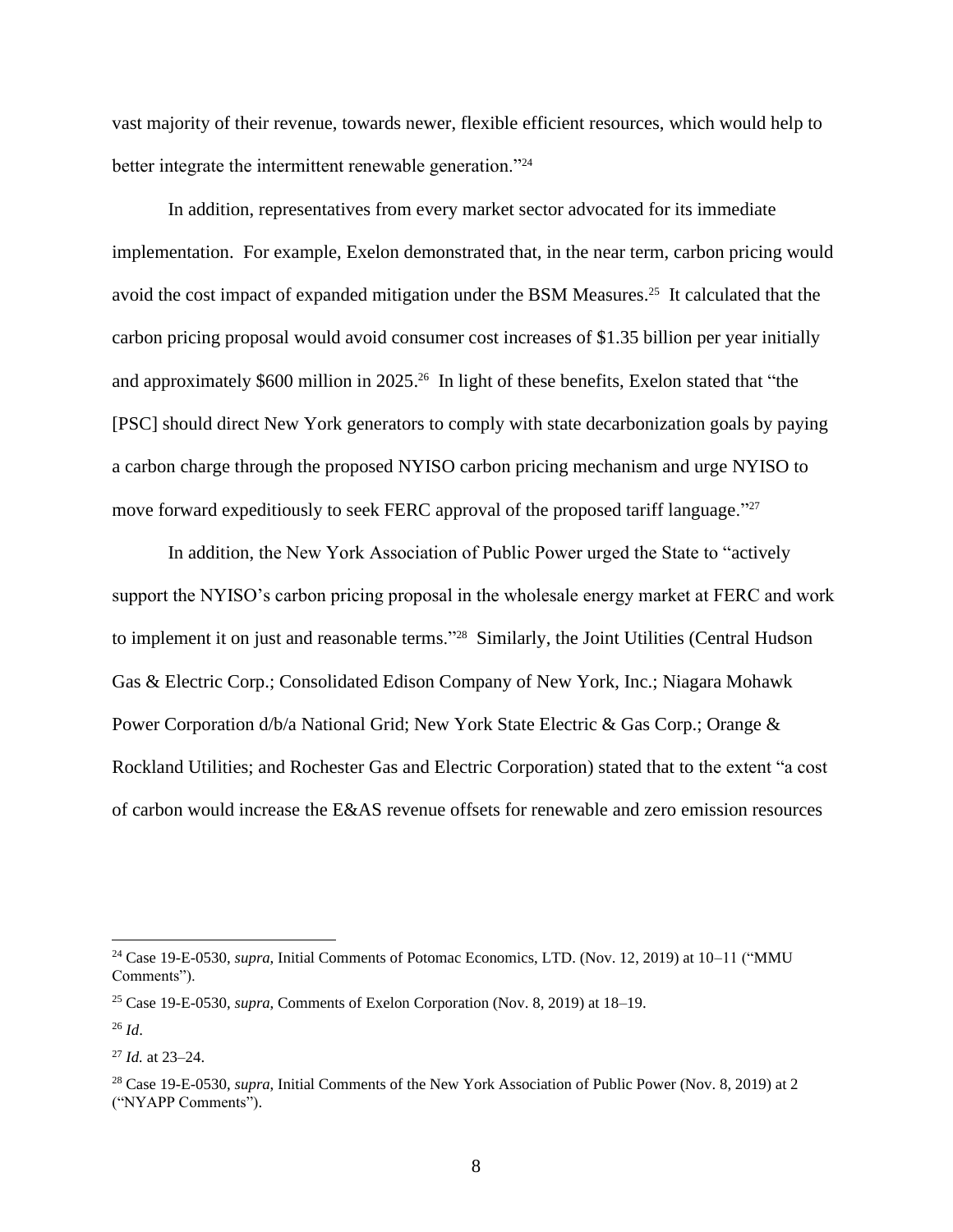such that their Net CONE would be below market-clearing levels, then carbon pricing may be a tool to allow BSM to coexist with the CLCPA."<sup>29</sup>

The New York Utility Intervention Unit demonstrated that "there is no immediate need to significantly alter the NYISO's markets" as "NYISO and its stakeholders have spent substantial time and analytical resources exploring market design changes that would allow for the explicit incorporation of the societal cost of carbon into the energy market."<sup>30</sup> Calpine Corporation and Vistra Energy Corp. stated their belief that "the most effective way to meet the CLCPA mandates while maintaining the NYISO market structure is through the NYISO's carbon pricing proposal, a market-based mechanism that would most efficiently recognize and compensate resources for their low and zero-carbon emissions attributes."<sup>31</sup>

According to the NYISO, while carbon pricing would not apply directly to the capacity market, its carbon pricing proposal would address two of the Commission's concerns expressed in its Instituting Order by paying resources for their environmental attributes through the NYISO's markets.<sup>32</sup> The NYISO stated that "carbon pricing would ameliorate concerns that the NYISO's existing ICAP product does not compensate resources for environmental and local reliability benefits.<sup>33</sup> Similarly, by making resources less dependent on capacity revenue it would help to reduce the risk that consumers would be exposed to 'double payments' for capacity." 34

<sup>29</sup> Joint Utilities Comments at 11 n.31.

<sup>30</sup> Case 19-E-0530, *supra*, UIU Comments on Resource Adequacy Matters (Nov. 12, 2019) at 1.

<sup>31</sup> Case 19-E-0530, *supra*, Comments of Calpine Corporation and Vistra Energy Corp. (Nov. 8, 2019) at 4.

<sup>32</sup> Case 19-E-0530, *supra*, Initial Comments of the New York Independent System Operator, Inc. on Resource Adequacy Matters (Nov. 8, 2019) at 62–63 ("NYISO Comments").

<sup>33</sup> *Id.*

<sup>34</sup> *Id.* at 63.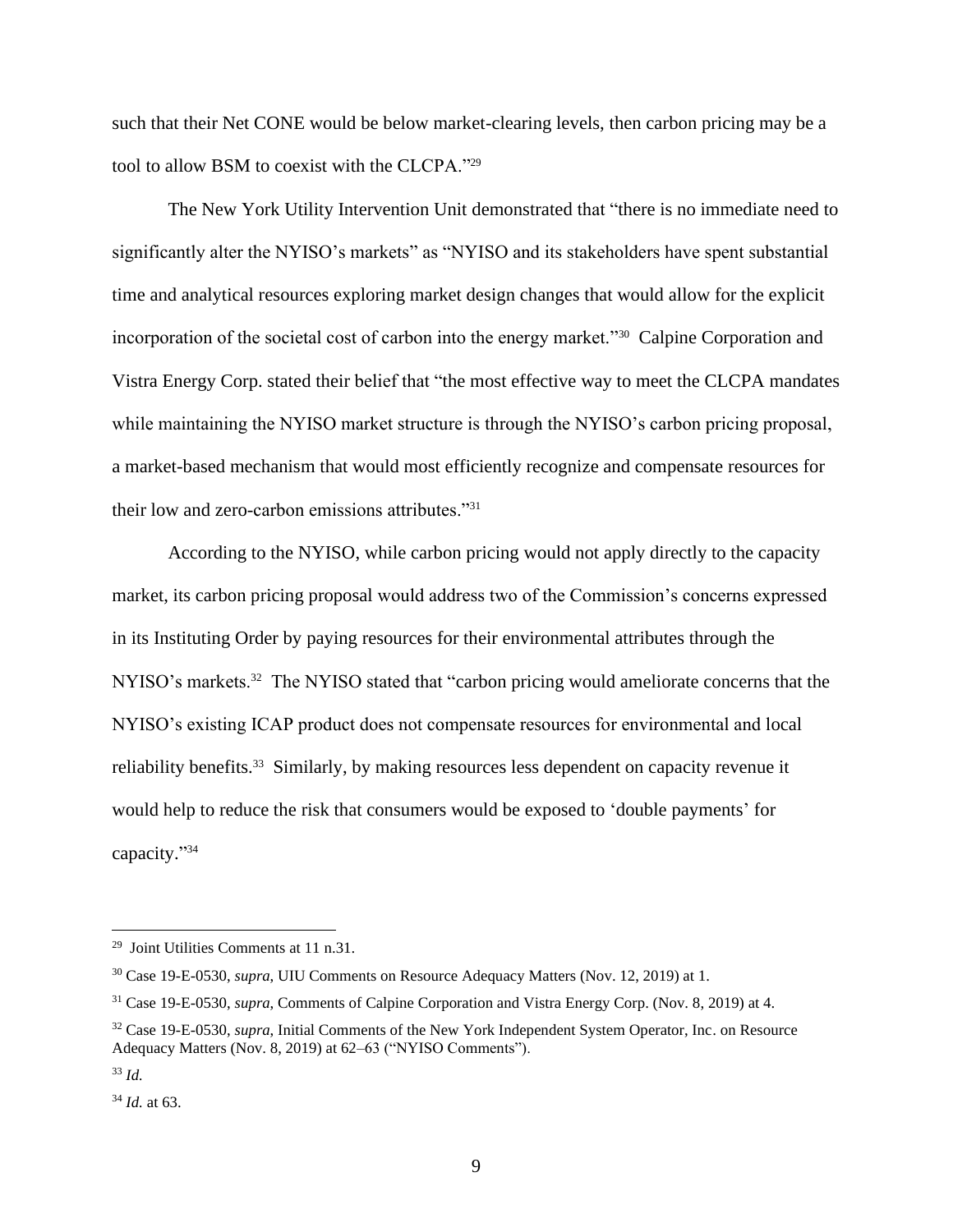According to the Advanced Energy Economy Institute ("AEEI"), the Alliance for Clean Energy New York, the American Wind Energy Association, and the Solar Energy Industries Association, the carbon pricing proposal "would provide a near-term opportunity to align the NYISO markets with New York State public policy goals."<sup>35</sup> As opposed to the City of New York's argument that the carbon pricing proposal is outside the scope of this case,<sup>36</sup> AEEI et al. asserted it falls squarely within its four corners, urging the Commission "to consider the valuable role of carbon pricing in addressing the tensions between state policy goals and the NYISO wholesale markets underlying this proceeding."<sup>37</sup>

As recognized by these commenters, the carbon pricing proposal is a market-based, technology-neutral means to comprehensively and cost effectively address the State's mandate to develop and maintain clean energy resources. Carbon pricing is the most efficient mechanism to compensate resources for their environmental benefits. Pricing carbon in the market appropriately values the carbon reduction benefit of renewable generation at different times and different locations. It can be a tool to align, in part, the State's resource adequacy requirements with its clean energy mandates. To be clear, clean energy is a product. Resource adequacy is a product, albeit a reliability one. With the enactment of the CLCPA, both are required and both must be adequately compensated. While there is some overlap between them, clean energy alone—today and during the 20-year transition period to the CLCPA's 2040 end state for New

<sup>35</sup> Case 19-E-0530, *supra*, AEEI, ACENY, AWEA, SEIA Comments on Resource Adequacy (Nov. 8, 2019) at 6 ("AEEI Comments").

<sup>36</sup> Case 19-E-0530, *supra*, Comments of the City of New York (Nov. 8, 2019) at 5 n.12.

<sup>37</sup> AEEI Comments at 6.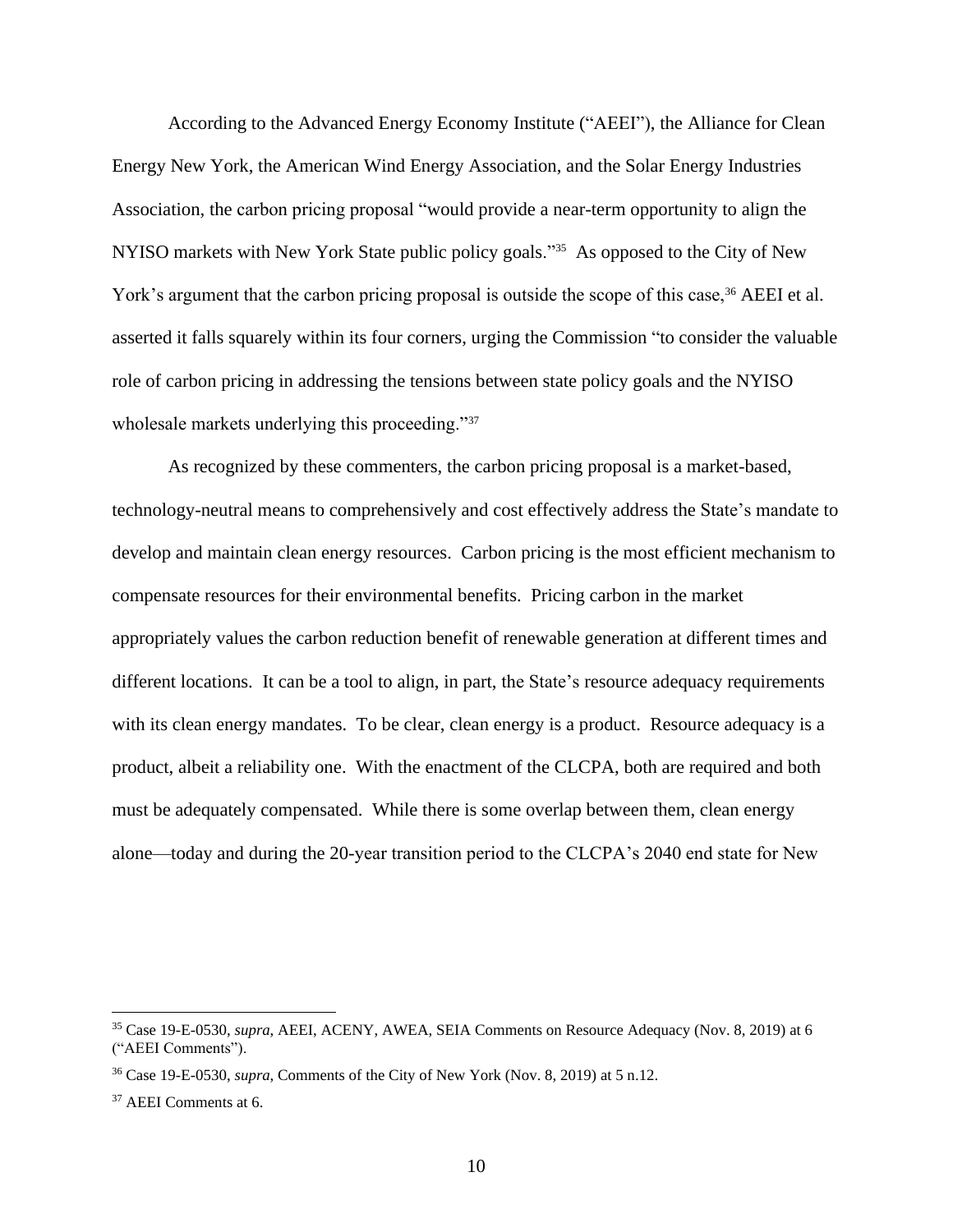York's electric markets—indisputably cannot fully meet the State's resource adequacy requirements.<sup>38</sup>

With carbon pricing in place, the BSM Measures, even if expanded, would continue to effectively assess the economics of supply resources without adversely impacting achievement of the State's goals. To date, the NYISO's capacity market construct has successfully procured adequate generation to meet reliability needs at lowest cost. Going forward, it will remain a critical source of revenue for generators needed to maintain reliability, including flexible and dispatchable resources required to balance the system when intermittent resources lack their "fuel." Carbon pricing addresses the concern in this proceeding that the BSM Measures will altogether prevent the State's preferred resources from counting towards capacity requirements. Thus, the Commission should formally endorse the NYISO's carbon pricing proposal.

# **II. PROPOSED CHANGES TO THE NYISO'S MARKET DESIGN ARE REQUIRED TO ACHIEVE THE STATE'S CLEAN ENERGY MANDATES AND WILL BE IDENTIFIED AND RESOLVED MOST EFFECTIVELY IN THE NYISO'S STAKEHOLDER PROCESS.**

Pointing to studies identifying the need for market rule changes to ensure adequate flexible and dispatchable resources remain on the system and the many other initiatives being considered by the NYISO and stakeholders in the NYISO committee process to enhance the market design and harmonize the competitive markets with the State's clean energy mandates, IPPNY urged the Commission in its Initial Comments to avoid duplicating or interfering with those efforts in this proceeding. 39 As IPPNY demonstrated in its Initial Comments, the Commission is legally barred from changing the NYISO resource adequacy structure

<sup>38</sup> *See, e.g.,* NYISO Initial Comments at 60-61 (highlighting efforts to attract and retain flexible resources to ensure the ongoing reliability of the New York system in the face of the significant increase in intermittent resources).

<sup>39</sup> IPPNY Initial Comments at 16.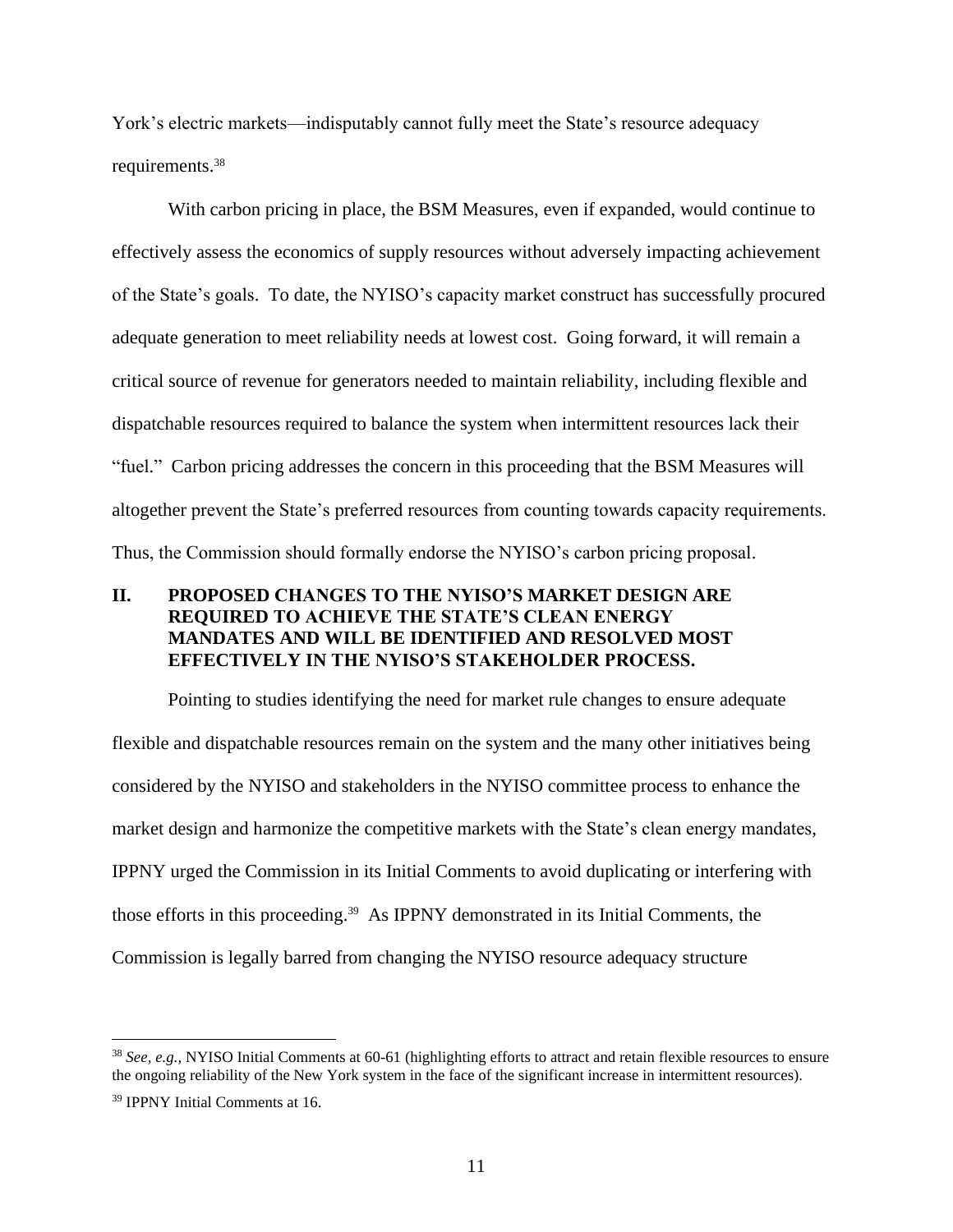unilaterally, a fact echoed by a number of other commenters.<sup>40</sup> Unilateral changes made outside of the NYISO's stakeholder process would instead likely entail significant litigation, delaying achievement of New York's clean energy mandates, and potentially jeopardizing reliability.

Expressing similar concerns, other commenters advocated that potential changes to the NYISO's resource adequacy structures to achieve the State's clean energy mandates should be addressed collaboratively through the NYISO's stakeholder process. Referencing the time frames established in the CLCPA to bring large amounts of renewable resources on line, the Joint Utilities warned that "[w]hen parties disagree on the dividing line between FERC and State jurisdiction, costly and lengthy litigation generally ensues, delaying needed market modifications and dampening developer interest in pursuing new projects until more certainty is achieved."<sup>41</sup> They correctly concluded that New York cannot afford to allow legal challenges to delay compliance with the State's clean energy mandates. 42 Similarly, the NYISO advised that "[a]lthough FERC will not necessarily insist that New York must retain a market-based capacity framework, any proposed change to that structure, including a proposal to replace it with a bilateral contracting model, will require FERC's approval under the FPA's standards."<sup>43</sup> The NYISO also stated that a FERC filing would be required to modify the NYISO's capacity market absent FERC action under Section 206 of the Federal Power Act.<sup>44</sup>

Multiple Intervenors stated that the line between FERC's and the Commission's jurisdiction "is not clear in all respects" and suggested that, "rather than seeking to act

<sup>40</sup> *Id.* at 17; *see, e.*g., Joint Utilities Comments at Appendix B.

<sup>41</sup> Joint Utilities Comments at 14.

<sup>42</sup> *Id.*

<sup>43</sup> NYISO Comments at 78.

<sup>44</sup> *Id.* at 78–79.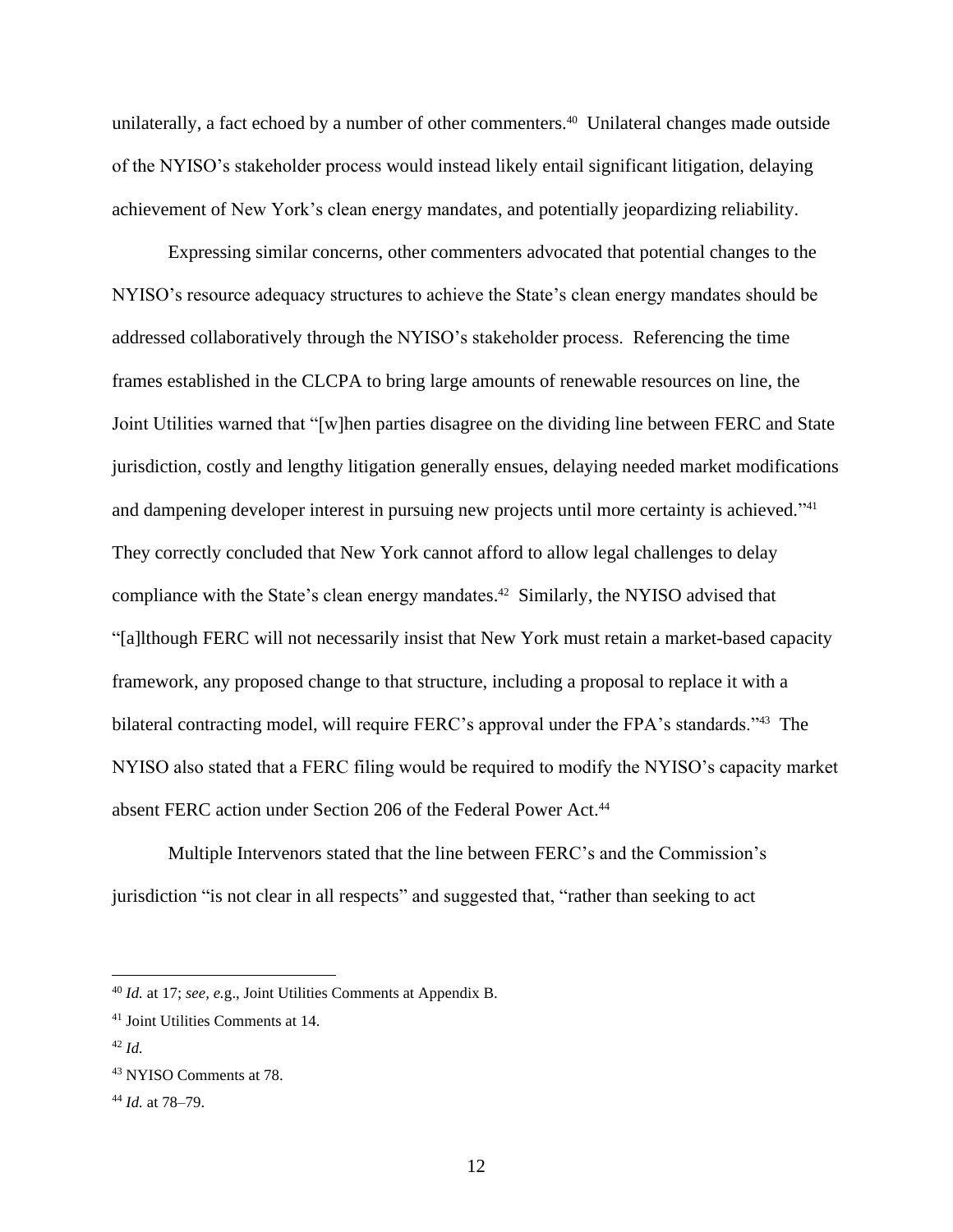unilaterally, the Commission preferably should consult and work collaboratively with the NYISO, and DPS Staff should advance any desired modifications to the existing ICAP market design through the NYISO stakeholder process." 45 The New York Power Authority expressed its belief "that an approach that can garner sufficient stakeholder support to achieve a 58% vote, or one that FERC could endorse under an FPA 206 complaint, may have considerable benefit compared to an approach that is more likely to require lengthy litigation to implement." 46

As voiced at the January 22 meeting of the NYISO's Management Committee by NYISO CEO and President Rich Dewey, with the aggressive CLCPA targets and the short time to achieve them, reliability must remain the number one priority as these targets are implemented.<sup>47</sup> Repeatedly echoed in the initial comments submitted in this proceeding, independent entities and many market participants from different market sectors also widely recognized that the State's transition to a carbon-free market over the next 20 years must be matched with sufficient market signals to support the ongoing investment in and operations of flexible and dispatchable resources to ensure reliability is maintained.

For example, noting "it is essential" that the NYISO, the Commission, and other stakeholders "work cooperatively to ensure that the state can achieve its renewable resource goals as promptly and effectively as possible, while maintaining the reliability of the state's bulk power system . . . ," the NYSRC observed that the planning and operation of the State's bulk

<sup>45</sup> *See* MI Initial Comments at 15.

<sup>46</sup> NYPA Comments at 25–26.

<sup>&</sup>lt;sup>47</sup> Mr. Dewey's remarks were given in his State of the Grid address before the NYISO Management Committee at its January 22, 2020 meeting. While his remarks were not published, a summary of them will become available in the minutes posted for this meeting and the NYISO has issued a press release capturing the main themes of his address. *See* Press Release, New York Independent System Operator, Inc., NYISO President and CEO Rich Dewey Delivers State of the Grid Address, (Jan. 22, 2020), available at [https://www.nyiso.com/-/press-release-nyiso](https://www.nyiso.com/-/press-release-nyiso-president-and-ceo-rich-dewey-delivers-state-of-the-grid-address)[president-and-ceo-rich-dewey-delivers-state-of-the-grid-address.](https://www.nyiso.com/-/press-release-nyiso-president-and-ceo-rich-dewey-delivers-state-of-the-grid-address)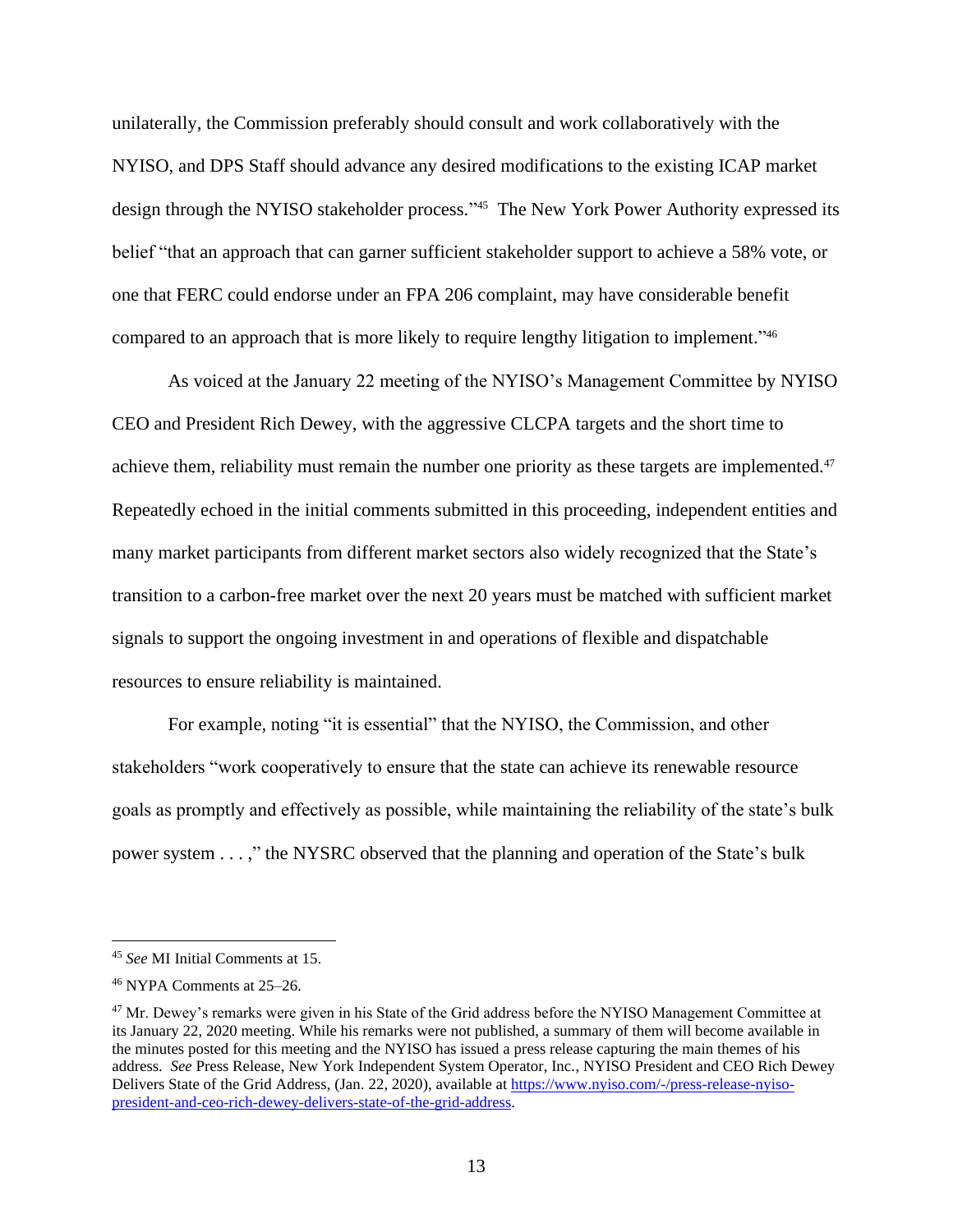power system face challenges from the intermittent nature of renewable resources.<sup>48</sup> These challenges have been confirmed by a NYISO analysis included in the NYSRC's recently released draft High Renewable Resource Modeling White Paper,<sup>49</sup> which indicates the addition of 12 GW of renewables to today's system (an amount reflecting only roughly half of the amount needed to achieve New York's public policy mandates) would more than double the required New York Control Area ("NYCA") Installed Reserve margin ("IRM"), raising it to 142.9% of peak load (as compared to the NYCA IRM for Capability Year 2020-2021 of 118.9%). The Locational Capacity Requirement ("LCR") for New York City would increase to 97.9% and Long Island would increase to 131.6% (as compared to next Capability Year's 86.6% and 103.4%, respectively).<sup>50</sup> While the draft IRM and LCR results are significantly inflated because they are presented in terms of installed capacity and reflect the low capacity factors of the added renewable capacity, the draft report also showed that substantial additions of renewable resources increased the requirements for unforced capacity as well. This indicates that as more renewables are added to the system, the NYISO's current estimate of those resources' Unforced Capacity overstates the resources' reliability benefits.

Likewise, consumers, generators and transmission owners all emphasized the need to modify the market design to maintain adequate flexible and dispatchable resources on the

<sup>49</sup> NYSRC Installed Capacity Subcommittee, Draft High Renewable Resource Modeling White Paper, (Jan. 7, 2020), available at

<sup>48</sup> Case 19-E-0530, *supra*, Comments Submitted by the New York State Reliability Council (Nov. 8, 2019) at 4–5.

[http://www.nysrc.org/PDF/MeetingMaterial/ICSMeetingMaterial/ICS%20Agenda%20228/AI%205%20-](http://www.nysrc.org/PDF/MeetingMaterial/ICSMeetingMaterial/ICS%20Agenda%20228/AI%205%20-%20High%20Intermittent%20Renewable%20Resources%20White%20Paper.pdf) [%20High%20Intermittent%20Renewable%20Resources%20White%20Paper.pdf](http://www.nysrc.org/PDF/MeetingMaterial/ICSMeetingMaterial/ICS%20Agenda%20228/AI%205%20-%20High%20Intermittent%20Renewable%20Resources%20White%20Paper.pdf)

<sup>50</sup> *See* White Paper at NYISO, *Locational Minimum Installed Capacity Requirements Study*: For the 2020-2021 Capability Year. January 8, 2020. Available at [https://www.nyiso.com/documents/20142/10252714/LCR2020\\_Report.pdf/a1b83a70-5c13-f42e-d564-](https://www.nyiso.com/documents/20142/10252714/LCR2020_Report.pdf/a1b83a70-5c13-f42e-d564-85c255a7d446) [85c255a7d446](https://www.nyiso.com/documents/20142/10252714/LCR2020_Report.pdf/a1b83a70-5c13-f42e-d564-85c255a7d446)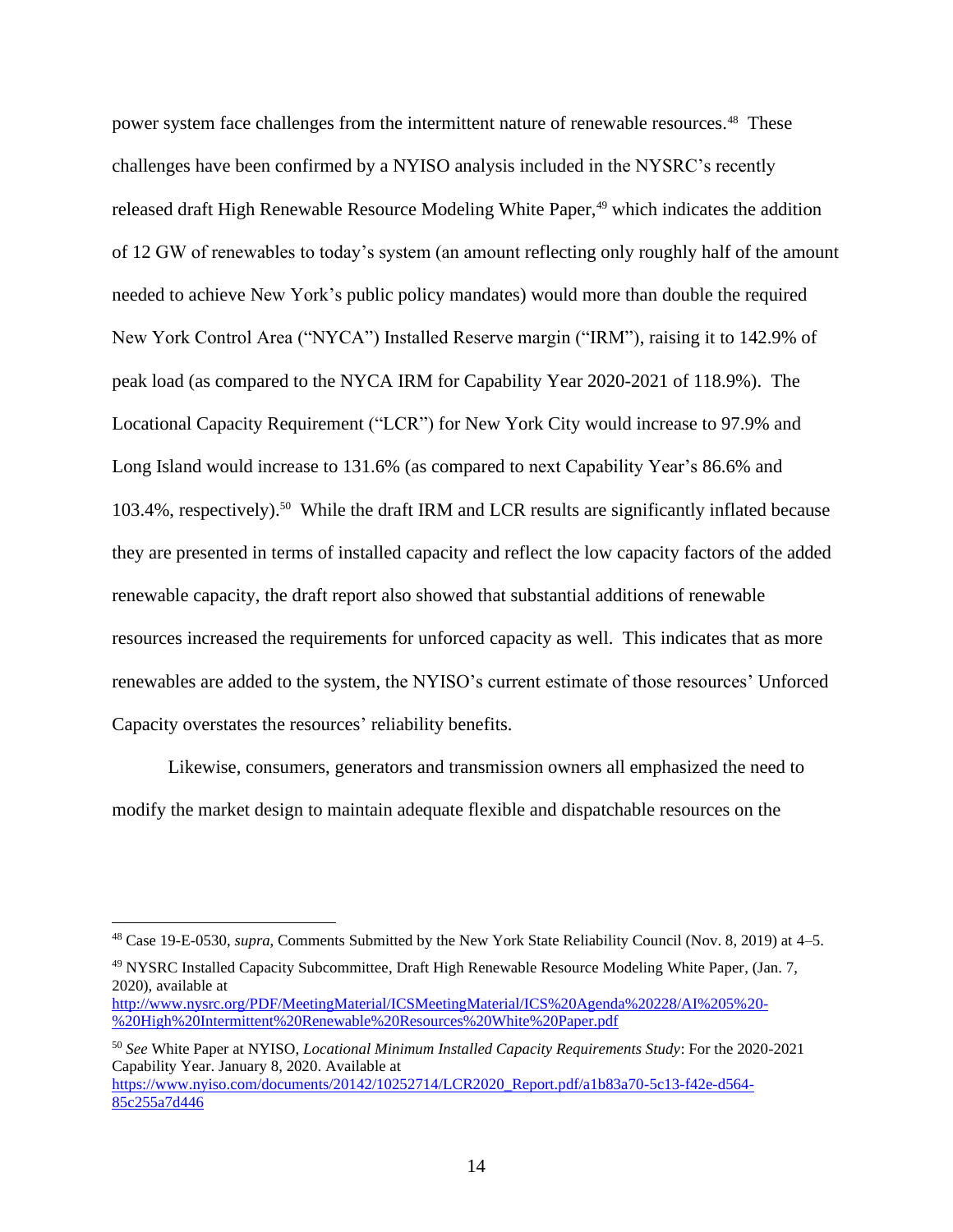system.<sup>51</sup> Focusing on this issue, the NYISO established in its initial comments "[t]he objectives set forth in the CLCPA require a significant transformation in the energy sector" that warrant review of the NYISO's energy and ancillary service products to ensure they "will continue to support reliable operations and the necessary resource investment as the system evolves."<sup>52</sup> To that end, the NYISO has completed studies and is currently engaging in additional initiatives to define necessary market rule changes.<sup>53</sup>

In the next fifteen-year period, the nature of resources on the electric system will become more intermittent and further technological advances will be required to effectively balance these resources. Because it will become increasingly necessary for the ICAP market to send the price signals necessary to attract investment in existing and new generation needed to meet reliability requirements, it would be imprudent to make radical changes to its operation and management.<sup>54</sup> The NYISO, which has 20 years of experience successfully operating the electric system and wholesale markets reliably and at the lowest possible cost, should continue in its role of managing and enforcing compliance with the State's resource adequacy requirements.

<sup>53</sup> *See, e.*g., New York Independent System Operator, Inc., 2019-2028 Comprehensive Reliability Plan -- Final Report (July 16, 2019) ("2019-2028 CRP") at 28 (identifying major system impacts associated with the retirement of a large number of peaking plants in New York City and on Long Island), *available at* [https://www.nyiso.com/documents/20142/2248481/2019-2028CRP-FinalReportJuly-2019.pdf;](https://www.nyiso.com/documents/20142/2248481/2019-2028CRP-FinalReportJuly-2019.pdf) *see also* New York Independent System Operator, Inc., 2019 Reliability and Market Considerations for a Grid in Transition (Dec. 20, 2019) ( "Grid in Transition White Paper"), *available at*

[https://www.nyiso.com/documents/20142/6785167/20190522%20NYISO%20-](https://www.nyiso.com/documents/20142/6785167/20190522%20NYISO%20-%20Grid%20in%20Transition%20MIWG%20Presentation%20053019.pdf/4a8a3bc1-4fda-2997-98ee-88e7e60b319e)

[%20Grid%20in%20Transition%20MIWG%20Presentation%20053019.pdf/4a8a3bc1-4fda-2997-98ee-](https://www.nyiso.com/documents/20142/6785167/20190522%20NYISO%20-%20Grid%20in%20Transition%20MIWG%20Presentation%20053019.pdf/4a8a3bc1-4fda-2997-98ee-88e7e60b319e)[88e7e60b319e](https://www.nyiso.com/documents/20142/6785167/20190522%20NYISO%20-%20Grid%20in%20Transition%20MIWG%20Presentation%20053019.pdf/4a8a3bc1-4fda-2997-98ee-88e7e60b319e) (comprehensively addressing reliability and market impacts of State public policy initiatives).

<sup>51</sup> *See, e.g.,* MI Initial Comments at 8, n.14; Case 19-E-0530, *supra*, Initial Comments of Helix Ravenswood, LLC (Nov. 8, 2019) at 5–7; Joint Utilities Comments at 3, 10–11.

<sup>52</sup> *See* NYISO Initial Comments at 41–42, 61–62.

<sup>&</sup>lt;sup>54</sup> In their initial comments, a few parties proposed that the NYISO's capacity structure should be transformed into a residual market. *See, e.*g., NRDC Comments at 16; NYAPP Comments at 4. Not only would this proposal require FERC action or face significant legal challenges, the vast majority of initial comments confirm that the solution is to *enhance* the current capacity market construct, not *erode* it.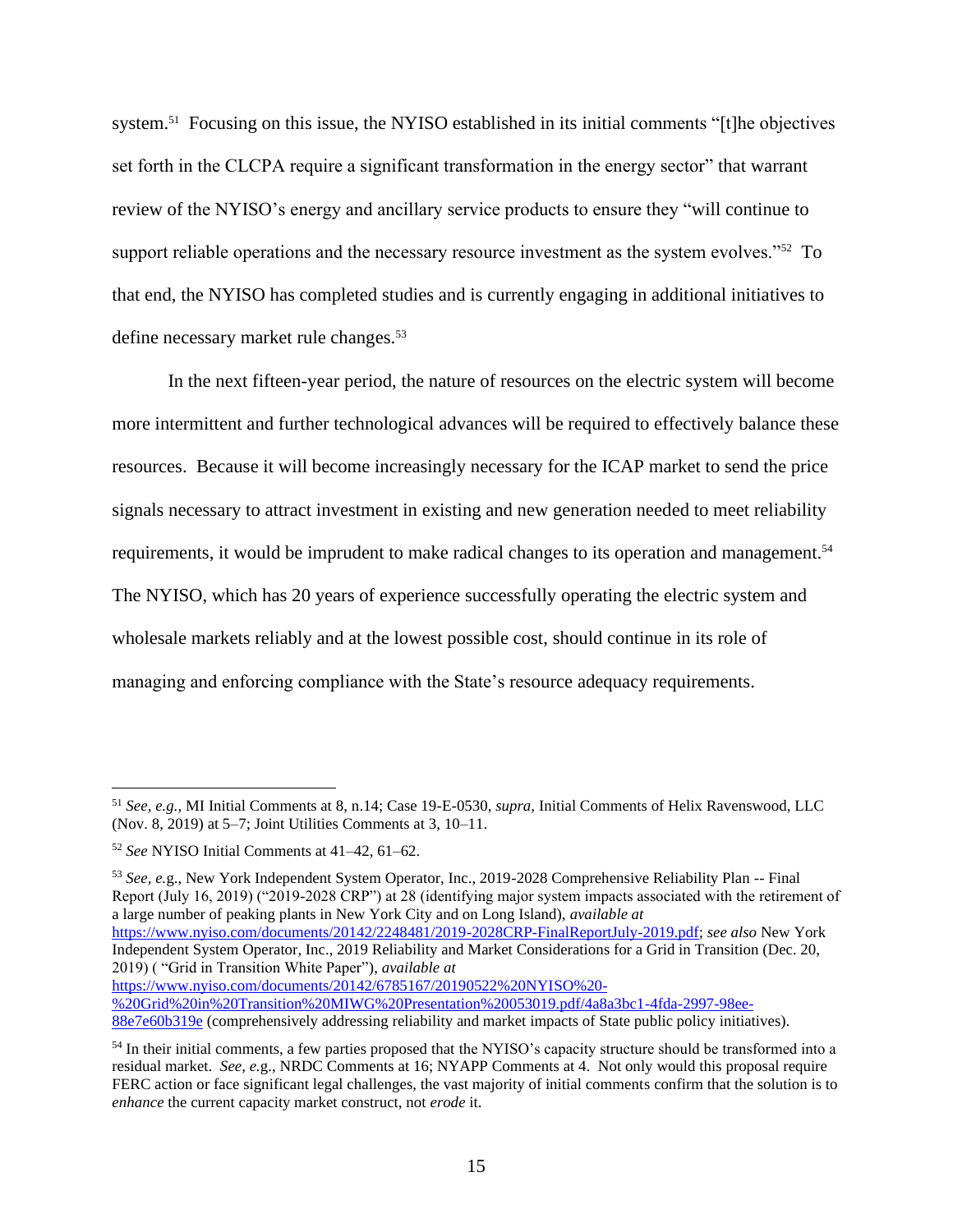To implement the CLCPA reliably, efficiently and cost effectively, market design changes to all three of the NYISO's markets as well as its planning mechanisms will be required. Beyond development of its carbon pricing proposal, the NYISO is engaged in a series of additional initiatives with its stakeholders to enhance its energy and ancillary service markets, such as its ongoing effort to, *e.g.*, refine its ancillary service shortage pricing rules.<sup>55</sup> Significant progress on many of these efforts took place in 2019 with market design completion for a number of these projects slated for the first half of this year. In addition, the NYISO recently proposed in the NYISO committee process market rule changes recommended by the MMU in this case that would potentially allow some number of clean energy resources entering the market to be exempt from mitigation under the NYISO's BSM Measures.<sup>56</sup> The modifications would require the NYISO to conduct its Part A test before its Part B test and, in its Part A test, review generators designated as State Public Policy Resources ("PPRs") for an exemption from offer floor mitigation under the existing BSM Exemption Tests before other Class Year resources. <sup>57</sup> The NYISO is continuing its work in earnest to develop these tariff modifications and has proposed that stakeholders vote on a complete market design in March 2020. 58 Assuming stakeholder and FERC approval, the NYISO would apply the new rules to the projects in Class Year 2019.<sup>59</sup>

- <sup>58</sup> *Id.* at 12.
- <sup>59</sup> *Id.*

<sup>55</sup> *See* New York Independent System Operator, Inc., 2020 Markets Presentation (Dec. 19, 2019) at 57–59, *available at* 

[https://www.nyiso.com/documents/20142/9869531/2020%20Market%20Design%20Project%20Outlook.pdf/324f46](https://www.nyiso.com/documents/20142/9869531/2020%20Market%20Design%20Project%20Outlook.pdf/324f466d-42cb-7435-a74a-94fb470627e8) [6d-42cb-7435-a74a-94fb470627e8.](https://www.nyiso.com/documents/20142/9869531/2020%20Market%20Design%20Project%20Outlook.pdf/324f466d-42cb-7435-a74a-94fb470627e8)

<sup>56</sup> ICAPWG Mitigation Review at 5.

<sup>57</sup> *Id.* at 7.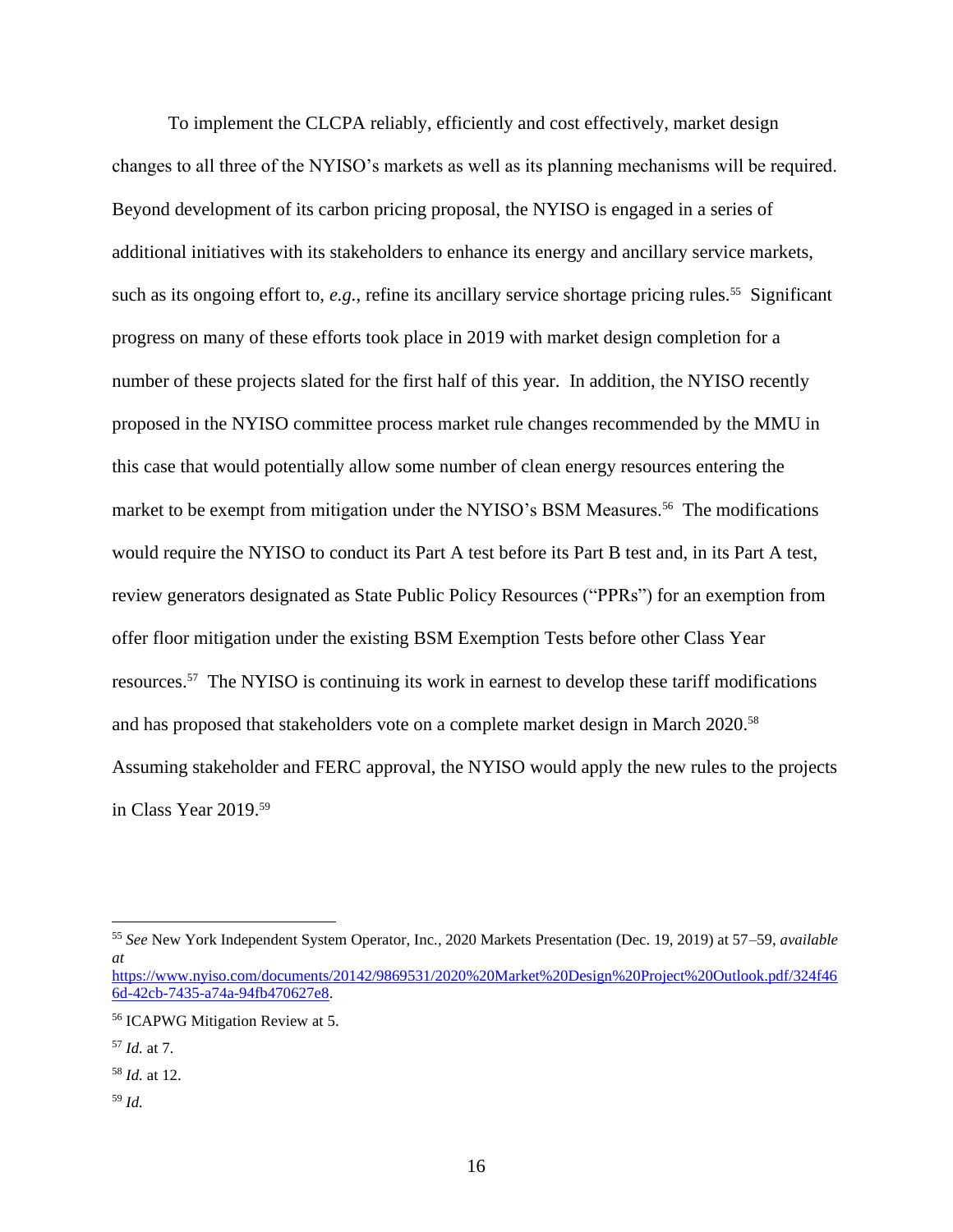By their operation, the existing BSM Measures are designed to increase the likelihood that a new facility passes either the Part A or Part B exemption test and becomes exempt from an offer floor when more generation in the mitigated capacity zones (Zones J and G-J) retires. <sup>60</sup> The MMU expects that the near term retirement of 2,000 MW at Indian Point by 2021 and substantial amounts of other existing fossil generators in 2023 and 2025 to comply with much tighter environmental standards, *e.g.*, the Department of Environmental Conservation's recently adopted Ozone Season Oxides of Nitrogen (NOx) Emission Limits for Simple Cycle and Regenerative Combustion Turbines rule, will create opportunities for new PPRs to enter the market without leading to excessive surpluses of capacity if the BSM Measures can be modified accordingly.<sup>61</sup> To produce this outcome, the MMU proposes to change the BSM Measures to test PPRs before conventional resources and, separately, to revise the mitigation study period (*i.e*., the 1-year and 3-year ICAP price forecast period) to apply to each PPR based upon the characteristics of the technology that it uses. 62 Each of these proposals would increase the likelihood that PPRs required to meet the State's clean energy mandates would receive an exemption from offer floor mitigation. The NYISO also has suggested a proposal to transfer retiring generators' Capacity Resource Interconnection Service rights to new entrants coupled with a BSM exemption, a mechanism that, if developed, should also be designed to avoid excess surplus conditions. 63

While IPPNY takes no position at this time on these and other proposals offered by the NYISO and commenters in this proceeding, they should be considered in the NYISO's

<sup>60</sup> MMU Comments at 17.

<sup>&</sup>lt;sup>61</sup> *Id.* at 17 n.13. Recognizing more economic, conventional generation may also be encouraged to respond to these market signals, the MMU has proposed to test PPRs before conventional resources and allow the PPRs to secure the exemptions made available by unit retirements. *Id*. at 17-18.

<sup>62</sup> ICAPWG Mitigation Review at 7.

<sup>63</sup> *See, e*.g., NYISO Initial Comments at 73-74.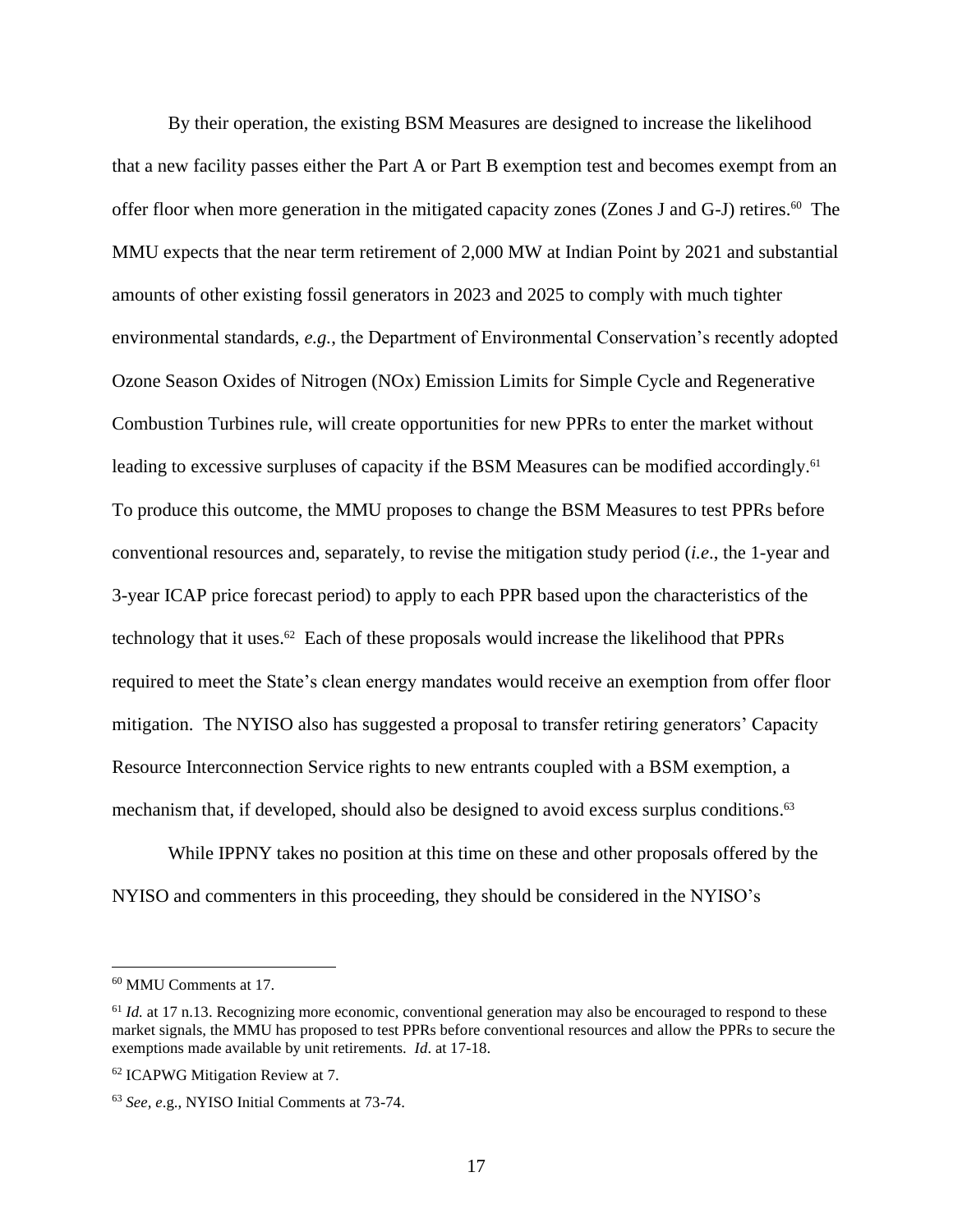stakeholder process where they can be fully vetted by all stakeholders in an organized and efficient manner.

The Commission's participation in the NYISO stakeholder process through DPS Staff is extremely important. There are issues outside the NYISO and its stakeholder process, however, that the Commission can address to enhance resource adequacy, maintain reliability and ensure that the State meets its public policy/clean energy goals under CLCPA. In addition to supporting the carbon pricing proposal, one action the Commission can and should take to enhance reliability is to ensure that renewable resources awarded renewable energy credit ("REC") contracts do not cause the output of their own or existing renewable resources to be curtailed due to transmission bottlenecks.<sup>64</sup> IPPNY agrees with AEEI et al. that renewable-on-renewable curtailments are increasing under certain system conditions and that this issue must be rectified to meet the State's clean energy mandates. As an initial step, IPPNY proposes that the Commission direct its staff to work with NYSERDA and NYPA and encourage them to include express provisions in their solicitation materials requiring that selected projects will not cause the curtailment of existing renewable facilities or REC-awarded renewable projects—either their own or others—before awarding new REC contracts to them.

Additionally, regulated public policy transmission solutions procured through competitive solicitations under the NYISO Public Policy Transmission Needs ("PPTN") processes will enable new generation of all types to be interconnected safely, reliably and in a

[https://www.nyiso.com/documents/20142/2176070/PPTN\\_genpockets\\_ESPWG\\_20180727.pdf/27ba1fee-59ed-](https://www.nyiso.com/documents/20142/2176070/PPTN_genpockets_ESPWG_20180727.pdf/27ba1fee-59ed-6602-02ba-1cc7ad8ffa60)[6602-02ba-1cc7ad8ffa60\)](https://www.nyiso.com/documents/20142/2176070/PPTN_genpockets_ESPWG_20180727.pdf/27ba1fee-59ed-6602-02ba-1cc7ad8ffa60). In addition, the NYISO's project-specific system reliability impact study reports reveal a mounting dispatchability issue that ultimately may even more significantly undermine the State's ability to meet the CLCPA's mandates. In a number of these studies, the NYISO has identified significant amounts of renewable generation from the project itself or other facilities that must be backed down to address thermal limitations.

<sup>&</sup>lt;sup>64</sup> In 2018, the NYISO issued a study identifying four areas of the State that either already were facing, or were likely to face, curtailment of renewable resources due to inadequate transfer capability. *See* New York Independent System Operator, Inc., Public Policy Transmission Needs Study: Transmission Constrained Renewable Generation Pockets (July 27, 2018) at 25-29, *available at*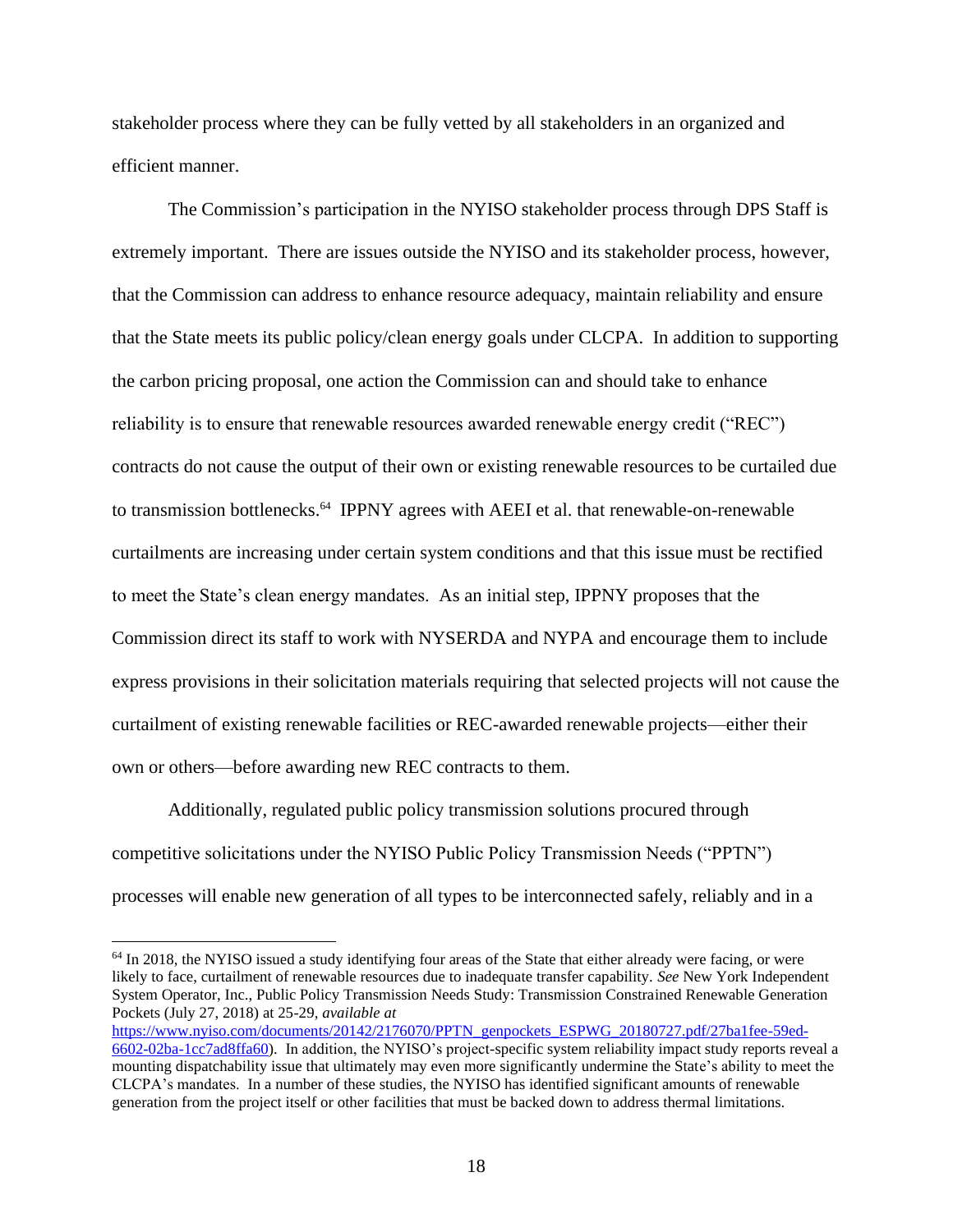manner consistent with the State's resource adequacy needs. As the NYISO has documented, New York State will not meet its goals under the CLCPA without additional expansion and upgrade of its local and bulk transmission networks. IPPNY strongly encourages the Commission to: (i) carefully consider and decide on the proposed public policy requirements identified by all the parties in the proceeding currently pending before the Commission; and (ii) focus attention on the PPTN that the NYISO will initiate on August  $1<sup>st</sup>$  of this year and all future PPTN matters. These steps are critical to encourage the continued viability of competitive solicitations supporting regulated public policy transmission to provide reduced emissions and increased ratepayer benefits.

#### **III. CONCLUSION**

In light of the foregoing, IPPNY's Initial Comments, the widespread concurrence in the initial comments filed by the vast majority of parties, and significant developments since initial comments were submitted, the Commission should direct DPS Staff to work through the NYISO's stakeholder process to comprehensively and expeditiously develop and implement market design changes, such as the carbon pricing proposal, that—in coordination with NYSRC system modeling efforts—will most reliably, efficiently and cost effectively maintain system reliability over the ensuing 20-year period while New York transitions to a carbon-free electric market and that will harmonize the State's public policy initiatives with the NYISO's competitive electricity markets for the benefit of consumers in New York State.